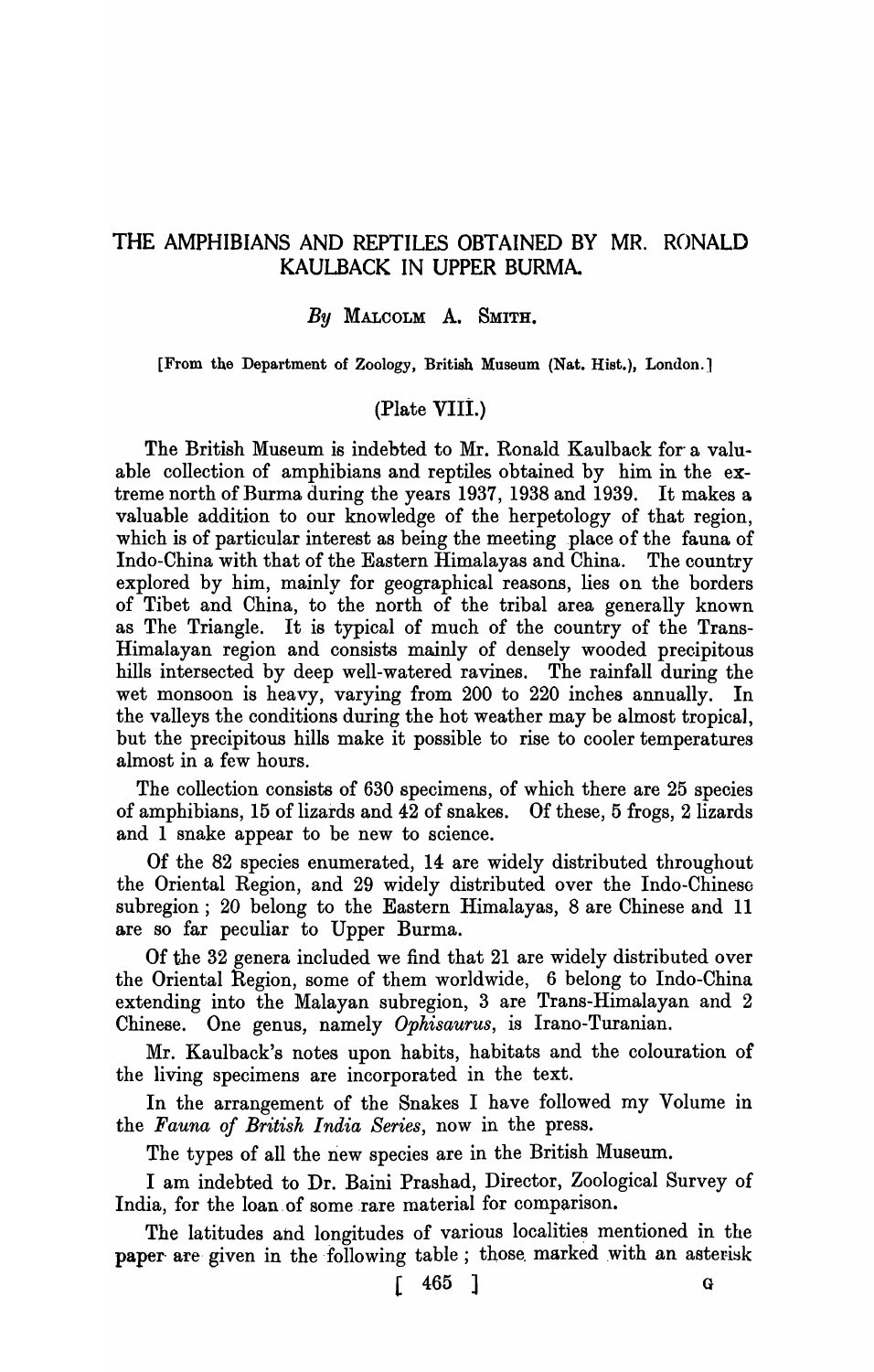are shown in the map. The entire area explored by Mr. Kaulback lies roughly between latitudes 25° 43'-28° 04'N. and longitudes 97° 22'-9So *IS'E.* 



Map of the area in which collections were made.

The Triangle is a tribal area bounded on the West by the Mali Kha (.Mali Hka), and on the East by the N'Mai Kha (-N'Mai Hka), Rivers. Northwards it extends to Lat. 27° N. as indicated by the dotted line.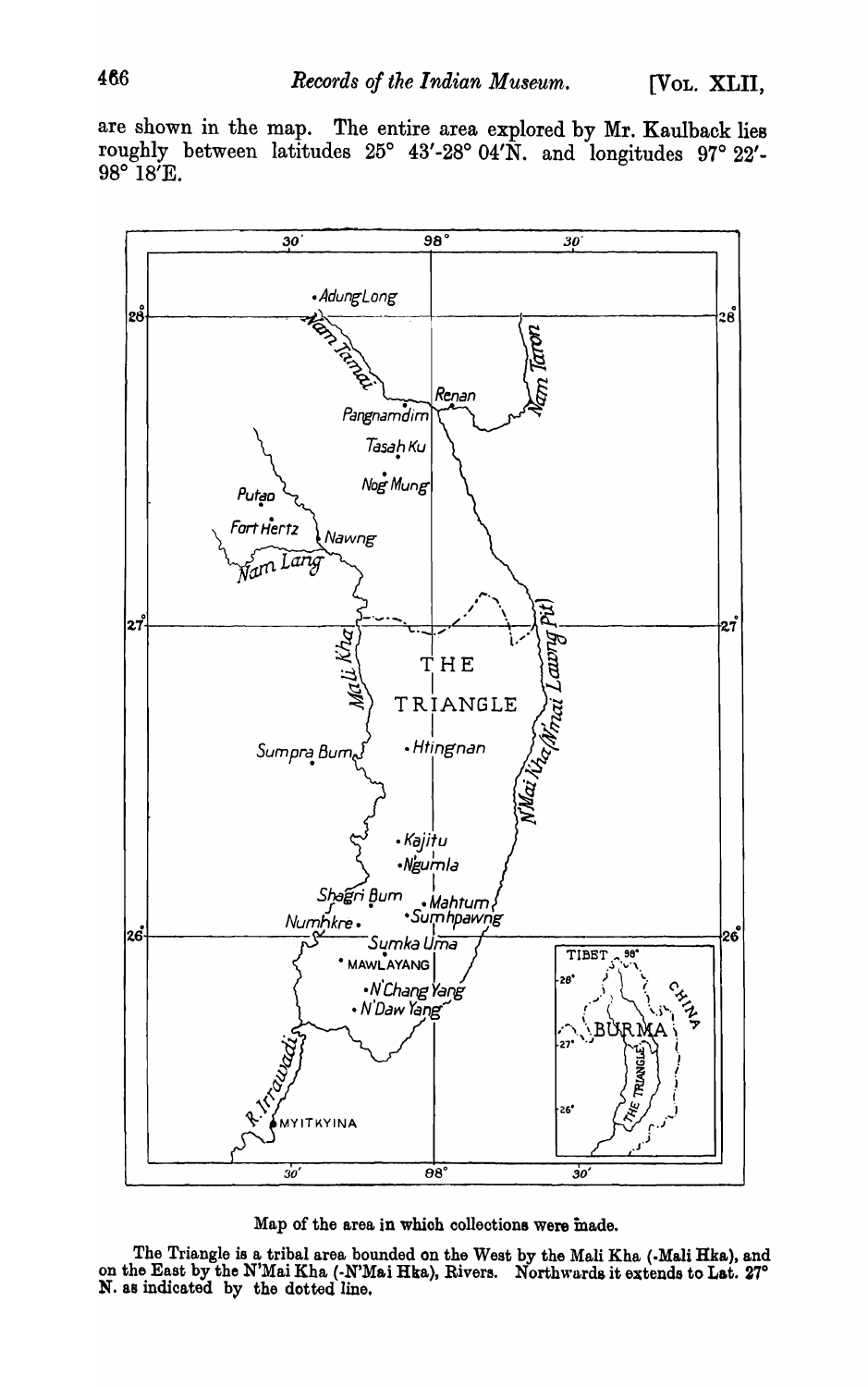|                                                                         |                                          | Names of localities. |                      | Latitude.                                    |                          | Longitude. |         |                       |
|-------------------------------------------------------------------------|------------------------------------------|----------------------|----------------------|----------------------------------------------|--------------------------|------------|---------|-----------------------|
|                                                                         |                                          |                      |                      |                                              | $N_{\cdot}$<br>$\bullet$ |            | E.<br>ó |                       |
| *Adung Long                                                             | $\ddot{\phantom{a}}$                     | $\ddot{\phantom{0}}$ | $\bullet$            | $\ddot{\phantom{0}}$                         | 28                       | 04         | 97      | 43                    |
| Ahke                                                                    | $\bullet$                                | $\ddot{\phantom{0}}$ | $\bullet$            | $\ddot{\phantom{0}}$                         | 26                       | 56         | 98      | 12                    |
| Aliwang, Taron Valley                                                   |                                          | $\ddot{\phantom{a}}$ | $\bullet$            | $\ddot{\bullet}$                             | 27                       | 42         | 98      | 08                    |
| Dadung, Taron Valley                                                    |                                          | $\ddot{\bullet}$     | $\bullet$            | $\bullet$                                    | 27                       | 40         | 98      | 18                    |
| Dinghputyang                                                            | $\ddot{\phantom{a}}$                     | $\ddot{\phantom{a}}$ | $\bullet$            | $\ddot{\bullet}$                             | 25                       | 58         | 97      | 53                    |
| Goletu                                                                  | $\ddot{\phantom{0}}$                     | $\bullet$            | $\ddot{\phantom{0}}$ | $\bullet$                                    | 27                       | 37         | 97      | 54                    |
| Goletutap                                                               | $\ddot{\phantom{0}}$                     | $\bullet$            | $\ddot{\phantom{a}}$ | $\ddot{\phantom{1}}$                         | 27                       | 37         | 97      | 54                    |
| Hkandau                                                                 | $\ddot{\phantom{0}}$                     | $\ddot{\phantom{0}}$ | $\ddot{\bullet}$     | $\ddot{\phantom{0}}$                         | 26                       | 01         | 97      | 52                    |
| Hkawng Ga                                                               | $\bullet$                                | $\ddot{\phantom{1}}$ | $\bullet$            | $\ddot{\bullet}$                             | 25                       | 58         | 98      | 00                    |
| Hkrang Hka                                                              | $\ddot{\phantom{a}}$                     | $\cdot$              | $\bullet$            | $\bullet$                                    | 26                       | 34         | 97      | 58                    |
| Hkunlum                                                                 | $\ddot{\phantom{0}}$                     | $\ddot{\phantom{0}}$ | $\bullet$            | $\ddot{\phantom{0}}$                         | 26                       | 53         | 98      | $\mathbf{11}$         |
| *Htingnan                                                               | $\ddot{\phantom{a}}$                     | $\ddot{\phantom{a}}$ | $\bullet$            | $\ddot{\phantom{0}}$                         | 26                       | 36         | 97      | 52                    |
| Htingraw Ga                                                             | $\bullet$ $\bullet$                      | $\ddot{\phantom{0}}$ | $\bullet$            | $\ddot{\phantom{0}}$                         | 26                       | 04         | 97      | 59                    |
| Htisyengyang                                                            | $\ddot{\phantom{0}}$                     | $\ddot{\bullet}$     | $\bullet\bullet$     | $\ddot{\phantom{0}}$                         | 26                       | 51         | 98      | 04                    |
| *Kajitu                                                                 | $\ddot{\phantom{a}}$                     | $\ddot{\phantom{a}}$ | $\ddot{\phantom{0}}$ | $\ddot{\phantom{a}}$                         | 26                       | 18         | 97      | 50                    |
| Labu Ga                                                                 | $\bullet\hspace{1mm}\bullet\hspace{1mm}$ | $\ddot{\phantom{0}}$ | $\bullet$            | $\bullet\hspace{0.4mm}\bullet\hspace{0.4mm}$ | 25                       | 46         | 97      | 40                    |
| Lunghkang Ga                                                            | $\ddot{\phantom{0}}$                     | $\ddot{\phantom{0}}$ | $\ddot{\phantom{0}}$ | $\ddot{\phantom{1}}$                         | 26                       | 36         | 97      | 48                    |
| *Mahtum                                                                 | $\ddot{\phantom{0}}$                     | $\ddot{\phantom{0}}$ | $\ddot{\phantom{a}}$ | $\ddot{\phantom{1}}$                         | 26                       | 06         | 97      | 58                    |
| Mashaw Tingsa                                                           |                                          | $\bullet$            | $\bullet$            | $\bullet\; \bullet$                          | 26                       | 46         | 97      | 58                    |
| Matsatap                                                                |                                          | $\ddot{\phantom{a}}$ | $\ddot{\phantom{0}}$ | $\ddot{\phantom{a}}$                         | 27                       | 30         | 97      | 50                    |
| *Mawlayang                                                              |                                          | $\ddot{\phantom{0}}$ | $\ddot{\phantom{0}}$ | $\ddot{\phantom{0}}$                         | 25                       | 54         | 97      | 40                    |
| Mawndam, Taron Valley                                                   |                                          | $\ddot{\bullet}$     | $\ddot{\phantom{a}}$ | $\ddot{\phantom{0}}$                         | 27                       | 45         | 98      | 18                    |
| Mungdung, Nam Tamai Valley<br>$\ddot{\phantom{a}}$                      |                                          |                      |                      | $\ddot{\phantom{a}}$                         | 27                       | 42         | 98      | $\boldsymbol{\omega}$ |
| Naurayang Ga                                                            | $\ddot{\phantom{a}}$                     | $\ddot{\phantom{0}}$ | $\bullet$            | $\ddot{\phantom{0}}$                         | 26                       | 48         | 98      | 03                    |
| *Nawng                                                                  | $\ddot{\phantom{a}}$                     | $\ddot{\bullet}$     | $\ddot{\phantom{a}}$ | $\ddot{\bullet}$                             | 27                       | 15         | 97      | 45                    |
| *N'Chang Yang                                                           | $\ddot{\phantom{0}}$                     |                      | $\ddot{\phantom{0}}$ | $\ddot{\phantom{a}}$                         | $25\,$                   | 50         | 97      | 48                    |
| *N'Daw Yang                                                             | $\ddot{\phantom{a}}$                     | $\ddot{\phantom{1}}$ | $\bullet$ $\bullet$  | $\bullet$                                    | 25                       | 46         | 97      | 32                    |
| *N'Gumla                                                                | $\ddot{\phantom{a}}$                     | $\ddot{\phantom{a}}$ |                      | $\ddot{\phantom{0}}$                         | 26                       | 12         | 97      | 49                    |
| Ningma, Mali Hka Valley<br>$\ddot{\phantom{a}}$<br>$\ddot{\phantom{a}}$ |                                          |                      |                      |                                              | $26\phantom{.}$          | 33         | 97      | 42                    |
| *Nog Mung                                                               | $\ddot{\phantom{a}}$                     | $\ddot{\bullet}$     | $\ddot{\bullet}$     | $\ddot{\phantom{0}}$                         | 27                       | 30         | 97      | 50                    |
| *Numhkre                                                                | $\bullet\bullet$                         | $\bullet$            |                      | $\bullet$ $\bullet$                          | 26                       | 01         | 97      | 42                    |

# 1940.] M. A. SMITH: *Amphibians & Reptiles from Upper Burma.* 467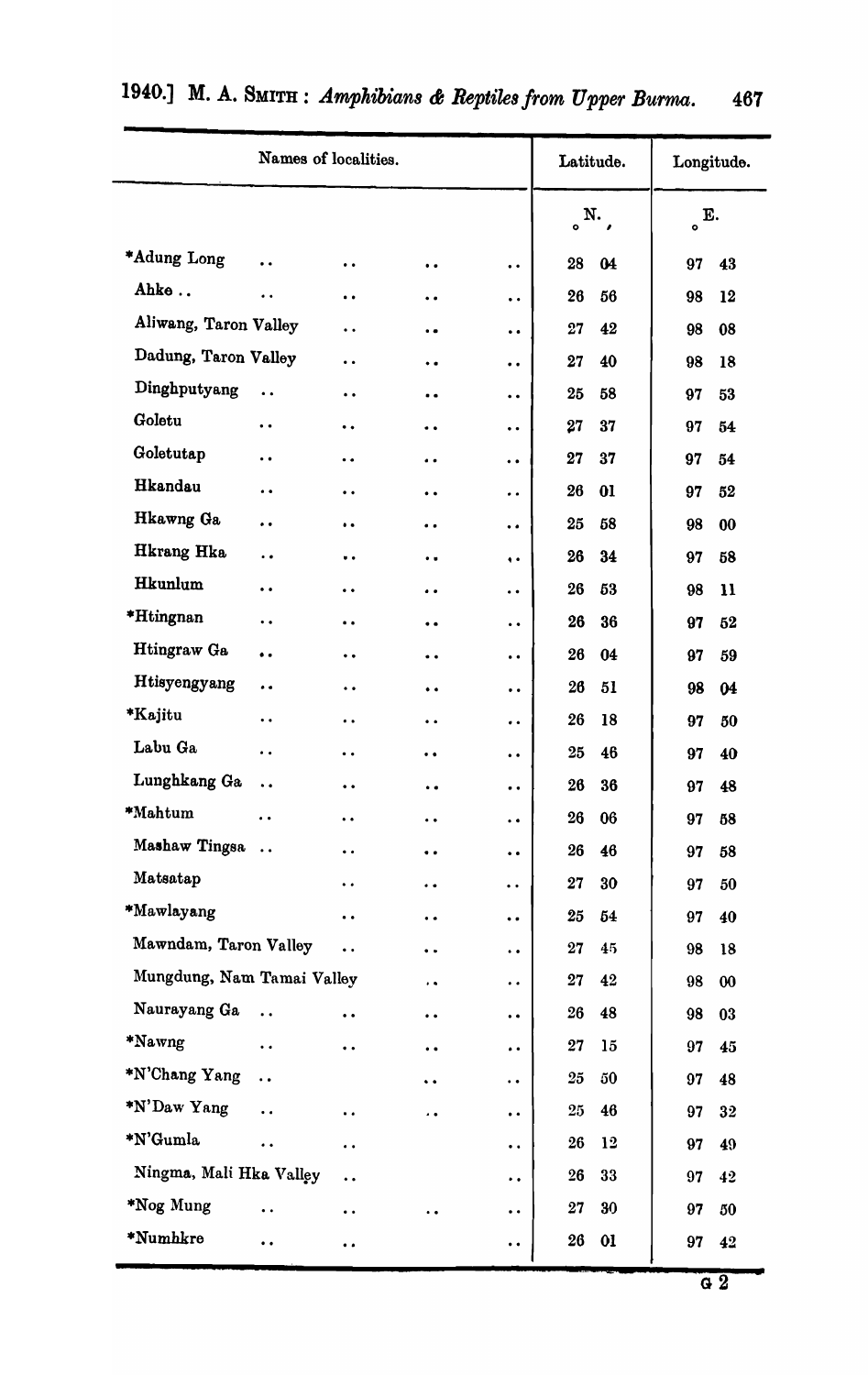[VOL. XLll,

| Names of localities.                | Latitude.            | Longitude.           |                      |                          |          |
|-------------------------------------|----------------------|----------------------|----------------------|--------------------------|----------|
|                                     |                      |                      |                      | $N_{\cdot}$<br>$\bullet$ | E.,<br>ō |
| Paira Ga<br>$\ddot{\phantom{a}}$    | $\ddot{\phantom{a}}$ | . .                  | $\ddot{\phantom{a}}$ | 26<br>43                 | 98<br>04 |
| Pali Bum<br>$\ddot{\phantom{0}}$    |                      | $\ddot{\phantom{a}}$ | $\ddot{\phantom{a}}$ | 25<br>43                 | 97<br>38 |
| *Pangnamdim, Nam Tamai Valley       | $\ddot{\phantom{0}}$ | $\ddot{\phantom{a}}$ | 27<br>42             | 97<br>54                 |          |
| Patsarlamdam, Taron Valley          | $\ddot{\phantom{0}}$ | $\ddot{\phantom{a}}$ | 27<br>38             | 98<br>10                 |          |
| *Putao                              | $\ddot{\phantom{0}}$ | $\ddot{\phantom{0}}$ | $\ddot{\phantom{a}}$ | 27<br>20                 | 97<br>22 |
| Ratnamhti                           | $\ddot{\phantom{0}}$ |                      | $\ddot{\phantom{a}}$ | 27<br>25                 | 97<br>47 |
| *Renan, Taron Valley                |                      | $\ddot{\phantom{1}}$ | $\ddot{\phantom{a}}$ | 27<br>41                 | 98<br>03 |
| Samatu                              | $\ddot{\phantom{0}}$ | $\ddot{\phantom{a}}$ | $\ddot{\phantom{a}}$ | 26<br>00                 | 40<br>97 |
| *Shagri Bum                         | $\ddot{\phantom{0}}$ | $\ddot{\phantom{0}}$ | $\ddot{\phantom{0}}$ | 26<br>06                 | 97<br>45 |
| Shenjung, Taron Valley              | $\ddot{\phantom{0}}$ | $\ddot{\phantom{0}}$ | $\ddot{\phantom{0}}$ | 27<br>58                 | 98<br>18 |
| Sherawthu, Taron Valley             | $\ddot{\phantom{0}}$ | $\ddot{\phantom{0}}$ | $\ddot{\bullet}$     | $27\,$<br>50             | 98<br>18 |
| Sinan Hka                           | . .                  |                      | $\ddot{\phantom{0}}$ | 26<br>26                 | 97<br>35 |
| *Sumhpawng<br>$\ddot{\phantom{a}}$  | $\ddot{\phantom{0}}$ | $\ddot{\phantom{a}}$ | $\ddot{\phantom{a}}$ | 26<br>04                 | 97<br>52 |
| *Sumka Uma                          | $\ddot{\phantom{a}}$ |                      | $\ddot{\phantom{0}}$ | 25<br>57                 | 97<br>49 |
| *Sumpra Bum<br>$\ddot{\phantom{0}}$ | $\ddot{\phantom{0}}$ |                      | $\ddot{\phantom{0}}$ | 26<br>35                 | 42<br>97 |
| Tara Hka<br>$\ddot{\phantom{0}}$    | . .                  |                      | $\ddot{\phantom{0}}$ | 26<br>09                 | 52<br>97 |
| *Tasah Ku                           | $\ddot{\phantom{0}}$ |                      | $\ddot{\phantom{0}}$ | 27<br>35                 | 97<br>52 |
| Uyawm Uka<br>$\ddot{\phantom{0}}$   |                      | $\ddot{\phantom{0}}$ |                      | 26<br>00                 | 97<br>59 |
| Wadan                               |                      |                      | $\ddot{\phantom{0}}$ | 26<br>47                 | 98<br>04 |

# AMPHIBIANS.

# APODA.

# **Ichthyophis glutinosus** (Linn.).

1 ?. Sumpra Bum. Caught on August lOth; contained 12 eggs.

## PELOBATIDAE.

# **Megophrys hasselti** (Tschudi).

*1908. 1JI egaloph1'YR hasseltii,* Bonlengor, *Proc. Zool. Soc. London,* p. 425, pI. xxv, fig. 3.

1 9. Pangnamdim.

Tips of fingers and toes white in life; it contained ripe ova.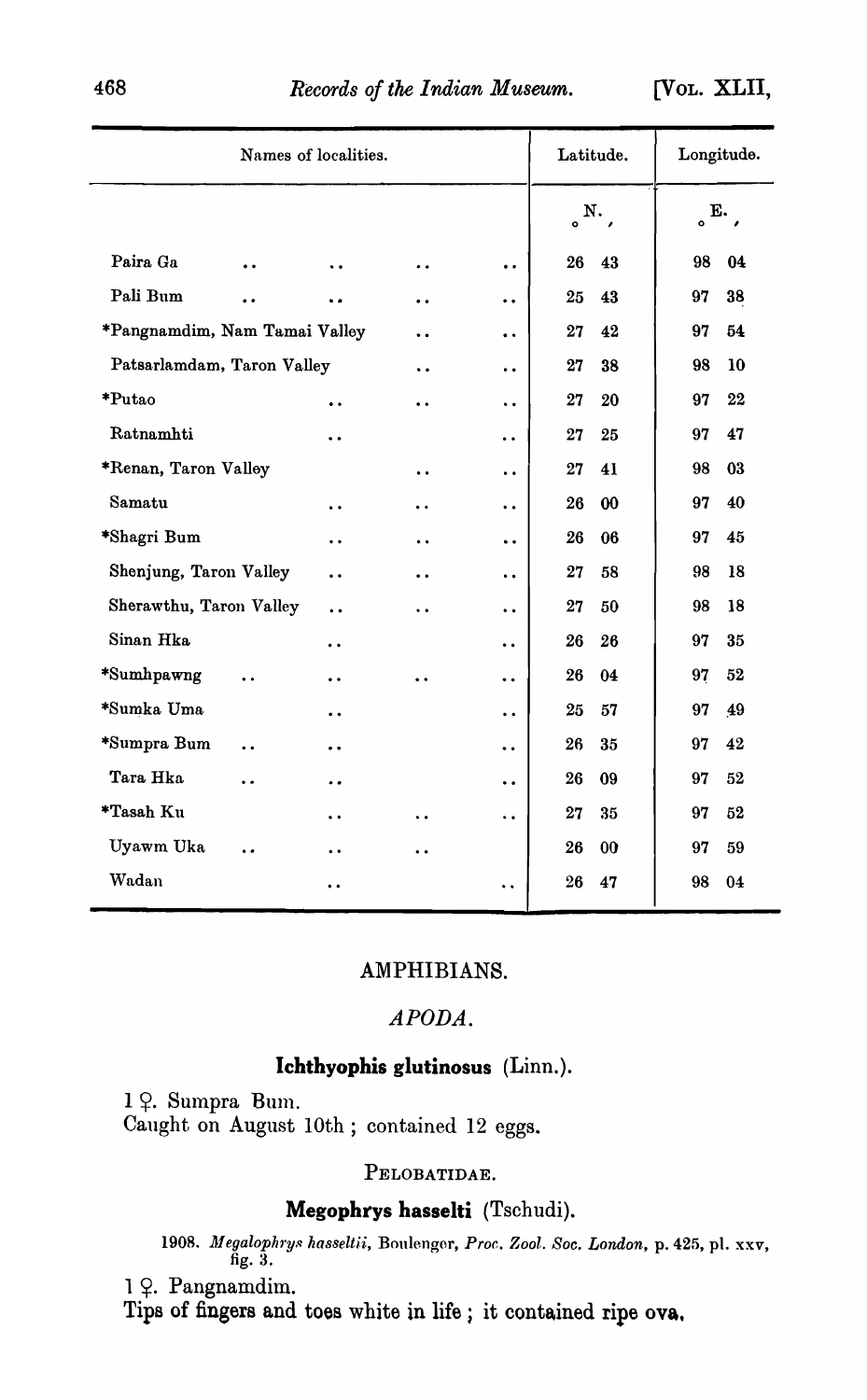#### **Megopbrys major** Boulenger.

*1908. Megalophrys major,* Boulenger, *Proc. Zool. Soc. London,* p. 416, pl. xxiii.

 $2 \angle \angle \angle \angle$ , 6  $\angle \angle$ . Sumka Uma, Pangnamdim.

The males have a large subgular vocal sac extending on to the front of the chest. The openings in the mouth are on either side, just in front of the angle of the jaw. The inner two fingers have a pad of dark brown, rugose skin. The males, as shown by Boulenger, are smaller than the females.

#### **Megopbrys feae** Boulenger.

*1908. Megalophrys !eae,* Boulenger, *Proc. Zool. Soc. London,* p. 428.

 $4 \, \delta \delta$ ,  $1 \, \Omega$ , 1 juv. Ahke, Mahtum, Pangnamdim.

Males with internal vocal sacs opening on each side of the mouth near the angle of the jaw. I cannot discover any other external secondary character by which to distinguish them from the females.

The largest male measures 120, from snout to vent, the largest female 115 mm.

"This frog had a piercing cry, not unlike a small Klaxon (horn). For each performance it filled its lungs in three distinct breaths, opened its mouth, paused a little, and then gave vent to a continuous harsh screeching until its wind had gone."

#### BUFONIDAE.

## **Bufo melanostictus** Schneid.

13 specimens. Various localities in The Triangle, as far north as Htingnan  $(26^{\circ} 36^{\circ} N)$ .

## **Bufo stuarti** Smith.

*1929. Bufo stuarti,* Smith, *Ree. Ind. Mus.* XXXI, p. 78, text-fig. 1. *1935. Bufo stuarti,* Smith, *ibid.* XXXVII, p. 238.

 $1 \zeta$ ,  $2 \zeta$ . Pangnamdim, Mashaw Tingsa.

The male was bright yellow in life; it is now uniform pale greyish in colour. The 1st finger has an inconspicuous pad composed of minute rounded granules. One female is light brown with conspicuous, regular markings of dark brown upon the back, the limbs with dark bars; the other, with ripe ova, measures 100 mm. from snout to vent, and is uniform dark brown in colour.

#### RANIDAE.

# **Rana tigrina tigrina** Daudin.

*1920. Rana tigrina* forma *typica,* Boulenger, *Rec. Ind. Mus.* XX, p. 17.

 $2 \angle 3\Diamond$ , 4  $\angle$  $\Diamond$ . Samatu, N'Chang Yang.

The specimens belong very clearly to the typical form with pointed snout, prominent longitudinal glandular folds and tibio-tarsal articulation reaching to beyond the eye. They are identical with specimens' from Nepal in the British Museum.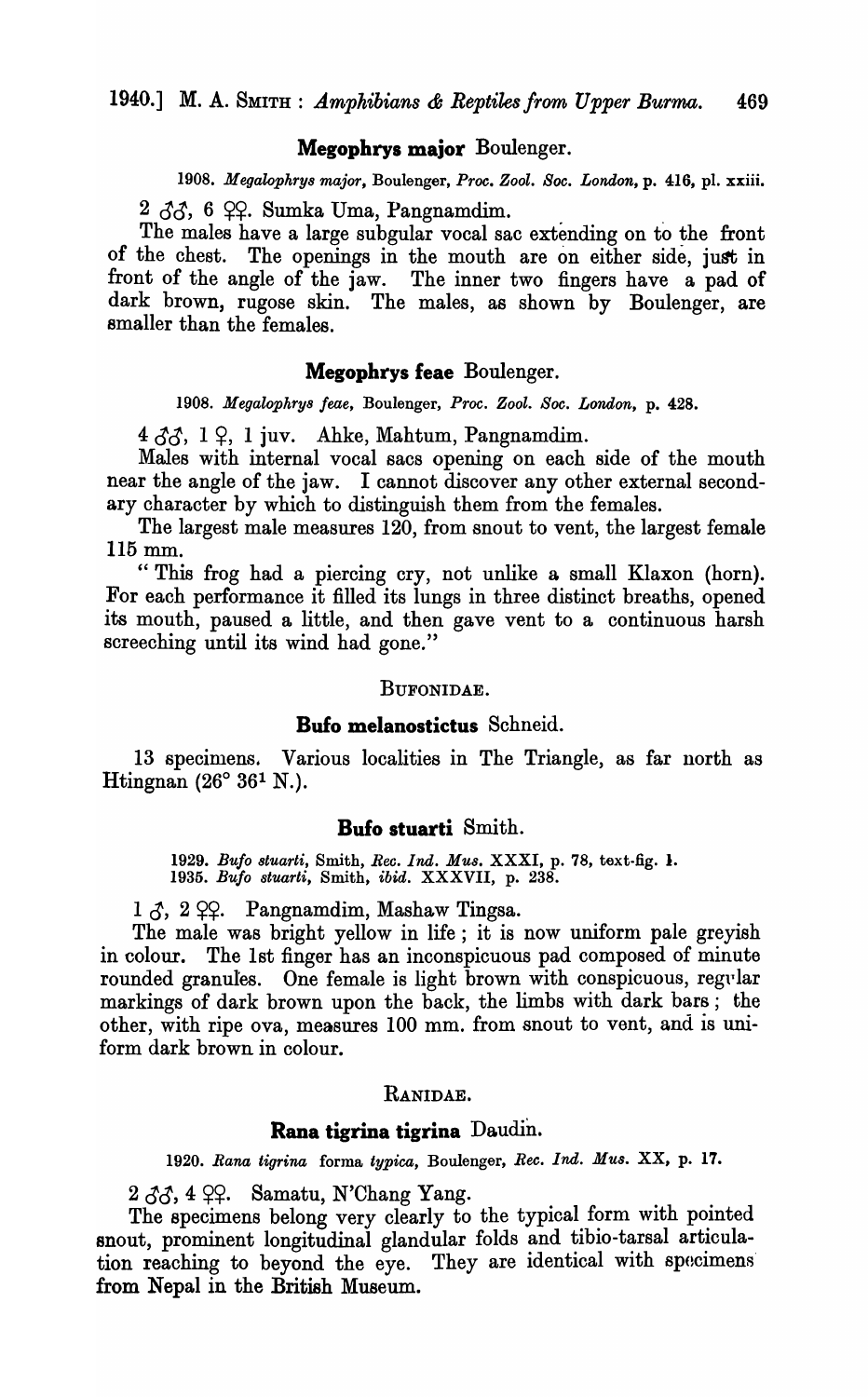## **Rana limnocharis Wiegm.**

*1920. Rana limnocharis* forma *typica,* Boulenger, *Ree. Ind. MUB.* XX, p. 28.

47 specimens. Various localities in The Triangle as far north as Mashaw Tingsa  $(26^{\circ} 46^{\circ} N)$ .

## **Rana hascheana** (Stoliczka).

1929. Rana hascheana, Smith, Rec. *Ind. Mus.* XXXI, p. 77.

 $1 \delta$ . Lunghkang Ga.

#### **Rana kuhli** Dum. & Bibr.

1920~ *Rana kuhli,* Boulenger, *Roo. Ind. Mus.* XX, p. 62.

 $3 \angle 3$ ,  $9 \angle 9$ ,  $4 \angle 4$  juvs. N'Gumla, Htisyengyang, Mashaw Tingsa. All the males are larger than the females. The largest male measures 72 mm. from snout to vent, the largest female 63 mm. In the male the head is broader than long, and as broad as, or broader than, the body ; in the female it is longer than broad. The tympanum is hidden in the males, visible but indistinct in the females. The toes are webbed to the discs, the webs being strongly emarginate.

The present localities mark a considerable extension northwards for this species; it has not been reoorded before in Burma.

## **Rana feae** Boulenger.

*1887. Rana /eae,* Boulenger, *Ann. M'U8. Giv. Genova* (2) V, p. 418, pI. iii. 1920. Rana feae, Boulenger, Rec. Ind. Mus. XX, p. 68.

 $3$  adult  $22$ , 1 juv. Pangnamdim.

I identify them as *Rana feae* although they do not agree entirely with the description. The vomerine teeth in two specimens are in small, rounded, scarcely oblique groups; in the third they are distinctly oblique; the tympanum is distinct in one specimen and in the juvenile, and  $\frac{1}{3}$  the diameter of the eye; in the other two it is hidden; the first finger is not quite as long as the second. There is no ocellus in the groin. The largest specimen measures 90 mm. from snout to vent.

I have examined the specimen from Yunnan, in the Indian Museum; it is a male, with nuptial spines upon the 1st finger, but none upon the chest. The type is in Genoa.

#### **Rana taipehensis** van Denburgh.

1931. Rana taipehensis, Pope, *Bull. Amer. Mus. Nat. Hist.* LXI, p. 539. 1923. Rana taipehensis, Smith, *Journ. Nat. Hist. Soc. Siam VI*, 1923, p. 205, text-fig. 4 (figure of the foot).

 $1 \uparrow$ . N'Chang Yang.

To this species I provisionally refer one specimen, 32 mm. from snout to vent. It has an unusually large tympanum, distinctly larger than the eye, and there is no external metatarsal tubercle. In all the material of *taipehensis* in the British Museum from Formosa, Canton, Hainan, Tongking and Annam there is a very distinct tu hercle.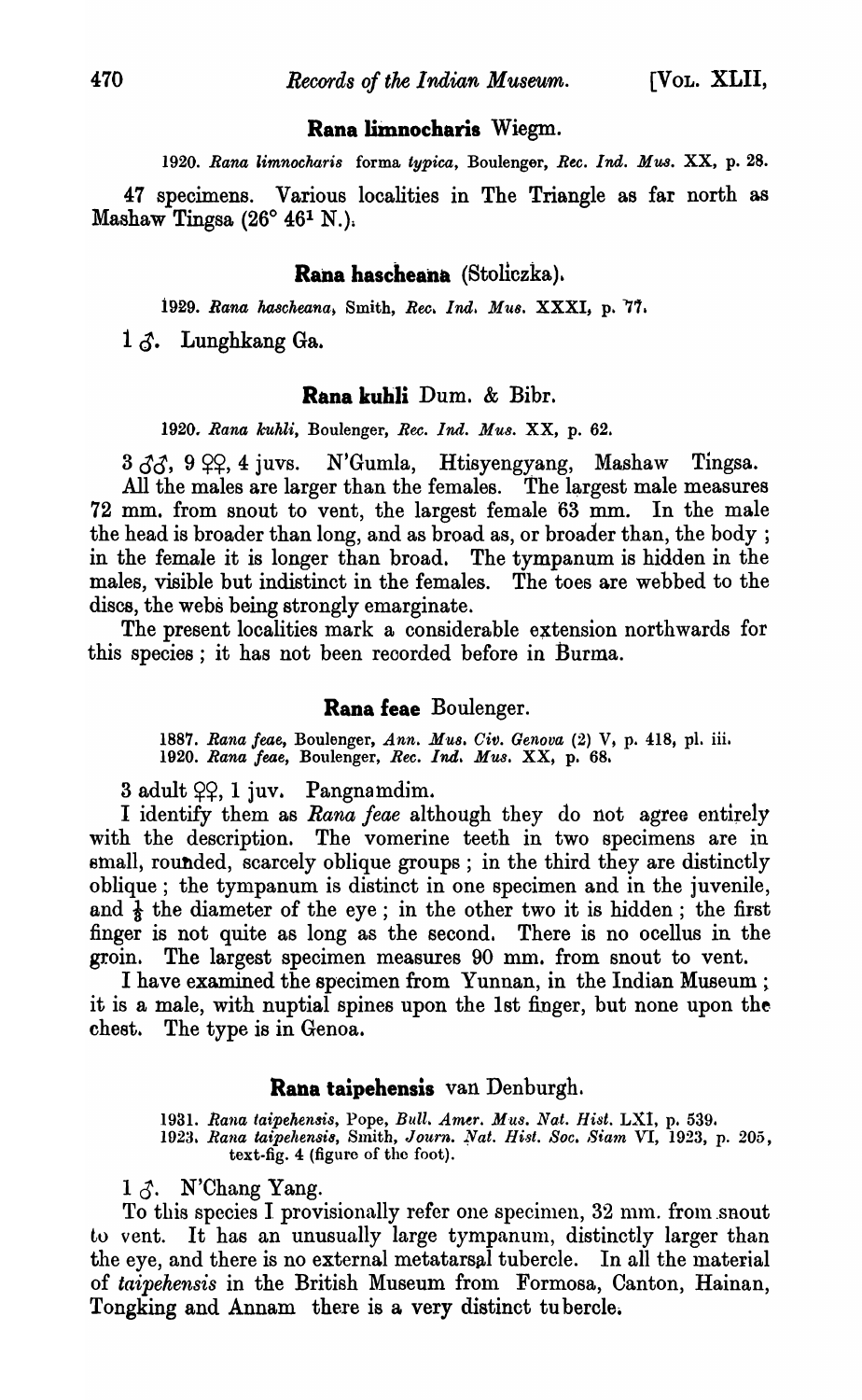## Rana jerboa Günther.

*1920. Rana jerboa,* Boulanger, *Ree. Ind. MU8.* XX, p. 196.

 $2$   $2$   $2$ . Htingnan, Tara Hka.

*Rana jerboa* is known from Malaysia, the Kareni Hills in Burma, and the extreme north of Siam. In the character of the skin, which is granulate, of the dorso-lateral fold, which is broad and indistinct, and in colouration, these two specimens agree better with individuals from Borneo than they do with those from Siam.

#### Rana gerbillus Annandale.

*1912. Rana gerbillu8,* Annandale, *Ree. Ind. MU8.* VIII, p. 10, pI. ii, fig. 1. *1920. Rana gerbillus,* Boulenger, *Ree. Ind. MU8.* XX, p. 207.

4  $\delta\delta$ , 4  $\varphi\varphi$ . Pangnamdim.

These specimens agree well on the whole with Boulenger's description which was drawn up from the type and two other specimens. I have examined them all; there are some differences but they appear to be individual rather than specific. The toes are fully webbed, the discs of the 3rd and 5th being involved in the web. Boulenger's statement that the toes are "nearly completely webbed" does not appear to be correct.

The hack is smooth or obscurely granulate, the males having in addition numerous minute white tubercles; the glandular dorso-Iateral fold is moderately broad, and not very distinct. In the type it consists of a series of disconnected warts rather than in a continuous fold. The males have external vocal sacs on either side of the jaw, and grey velvety pads upon the first finger.

*Colour.*—Greyish or greyish brown above; lips white, with small black spots; a dark brown stripe along the side of the head, including the tympanum; lower parts whitish, the throat, and sometimes the belly, speckled with black; thighs marbled behind with dark brown and yellow.

The largest male measures 50 mm. snout to vent, the largest female 6Smm.

Two specimens (No. 79 and 80) were caught in *copula*.

A common frog at Pangnamdim.

#### Rana andersoni Boulenger.

1920. Rana andersonii, Boulenger, Rec. Ind. Mus. XX, p. 174. 1931. Rana andersonii, Pope, *Amer. Mus. Nat. Hist. LXI*, p. 550.

2  $\delta\delta$ , 2  $\varphi$ , 1 juv. Pangnamdim.

Pope has discussed the sexual differences in this species, and Mr. Kaulback's specimens confirm his remarks. The males are 60 and 61 mm. from snout to vent, the females 90 and 94 mm. The tympanum of the male, in proportion to his size, is considerably larger than that of the female. The only important point of difference is with regard to the vocal sacs. Boulenger's statement that the male has an internal vocal sac is correct for the specimens examined by him. Pope states that he finds" a poorly developed one" In Mr. Kaulback's two males there are well-developed sacs appearing as modified patehes of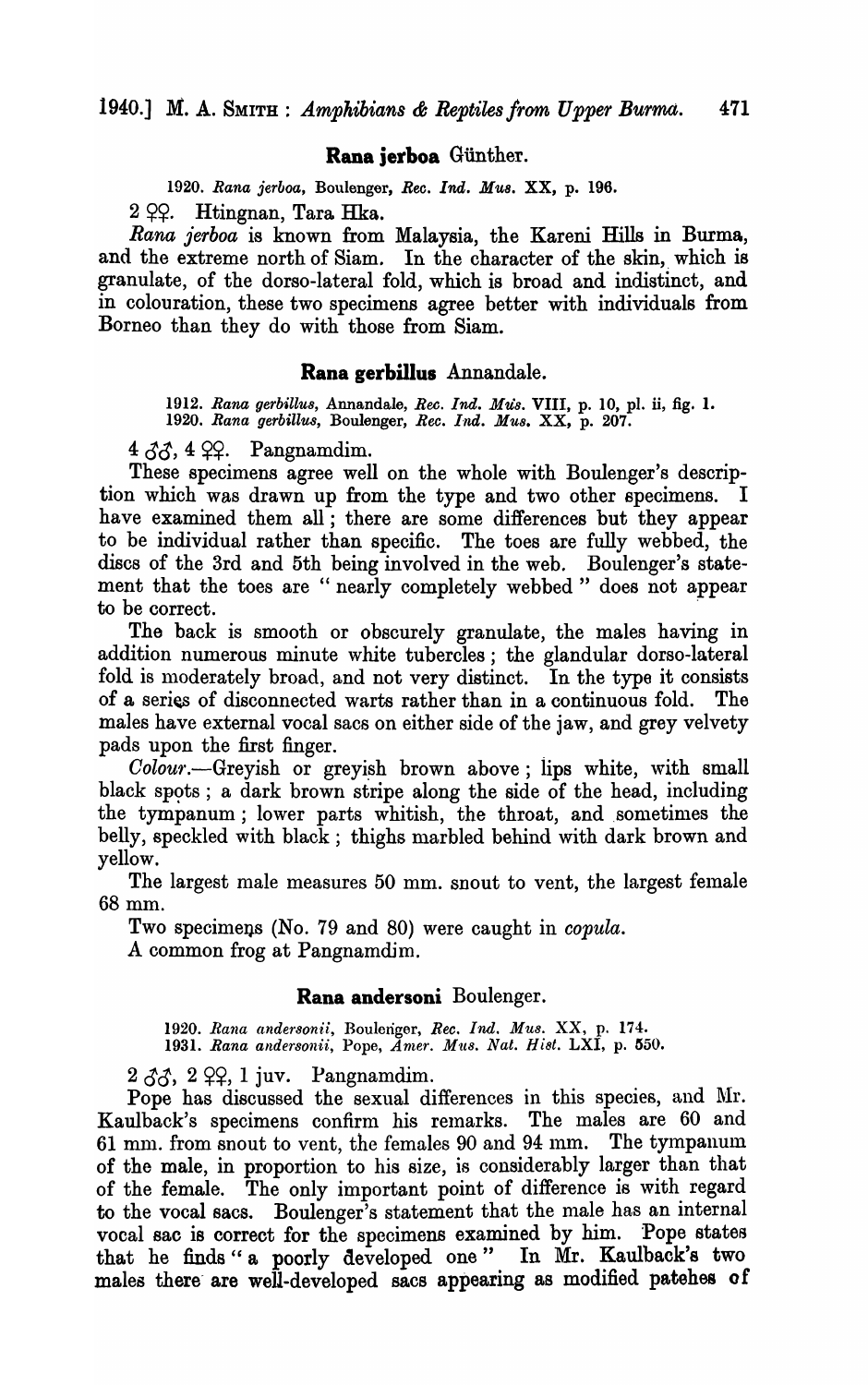skin at the angles of the jaws. The differences, however, may be due to the different times of the year in which the males were caught.

## Rana afghana (Günther).

*1920. Rana latopalmata,* Boulenger, *Reo. Ind. Mus.* XX, p. 217.

 $1 \, \Omega$ . N'Chang Yang.

#### Rana kaulbacki, sp. nov.

(Plate VIII, fig. 1.)

 $2 \, \mathcal{A} \mathcal{A}$ . Pangnamdim.

Type, and paratype Brit. Mus., 1940. 6. 1. 1-2.

Vomerine teeth in oblique groups, commencing on a level with the choanae, and extending posteriorly behind them, equidistant from the choanae and from each other; head a little broader than long, much depressed. Snout rounded, projecting slightly beyond the mouth, a little longer than the eye; canthus rostralis obtuse; loreal region oblique, feebly concave; nostrils equidistant from the eye and the end of the snout; distance between the nostrils greater than the inter orbital width, which is a little greater than that of the upper eye-lid; tympanum feebly distinct,  $\frac{1}{3}$  the diameter of the eye,  $1\frac{1}{2}$  times its distance from the latter. Fingers very long, with very large discs, which are broader than long; first finger shorter than second, the tip merely swollen; third finger twice as long as the snout; subarticular tubercles well-developed.

Hind-limbs long, the tibio-tarsal articulation reaching beyond the tip of the snout; heels strongly overlapping when the legs are folded at right angles to the body; tibia a little longer than the foot,  $1\frac{3}{5}$  times in the distance between the snout and the vent; discs of the toes smaller than those of the fingers, completely webbed, the web feebly emarginate and involving the bases of all the discs; outer metatarsals separated to the base; subarticular tubercles moderate; inner metatarsal tubercle oval, flat,  $\frac{2}{5}$  the length of the inner toe; no outer tubercle.

Skin smooth; a narrow glandular fold above the tympanum; belly smooth; hinder part of thighs coarsely granulate.

No vocal sacs; a thick, grey, velvety pad on the inner side of the first finger.

Bluish above, green in life, with black spots and marblings; limbs with numerous black cross-bars; belly grevish; hinder parts of thighs yellowish.

From snout to vent 70 mm.

The paratype, also a male, does not differ from the description; it measures 72 mm. in length.

*Rana kaulbacki* is closely related to *Rana formosa* from the Eastern Himalayas and Khasi Hills. It differs in the absence of vocal sacs and in the character of the glandular fold above the tympanum. In *Rana kaulbacki* this is a thin, narrow strip; in formosa it is a thick, prominent, parotoid-like swelling, extending to beyond the angle of the mouth, and succeeded by two or three prominent glandules (Pl. VIII, fig. 1).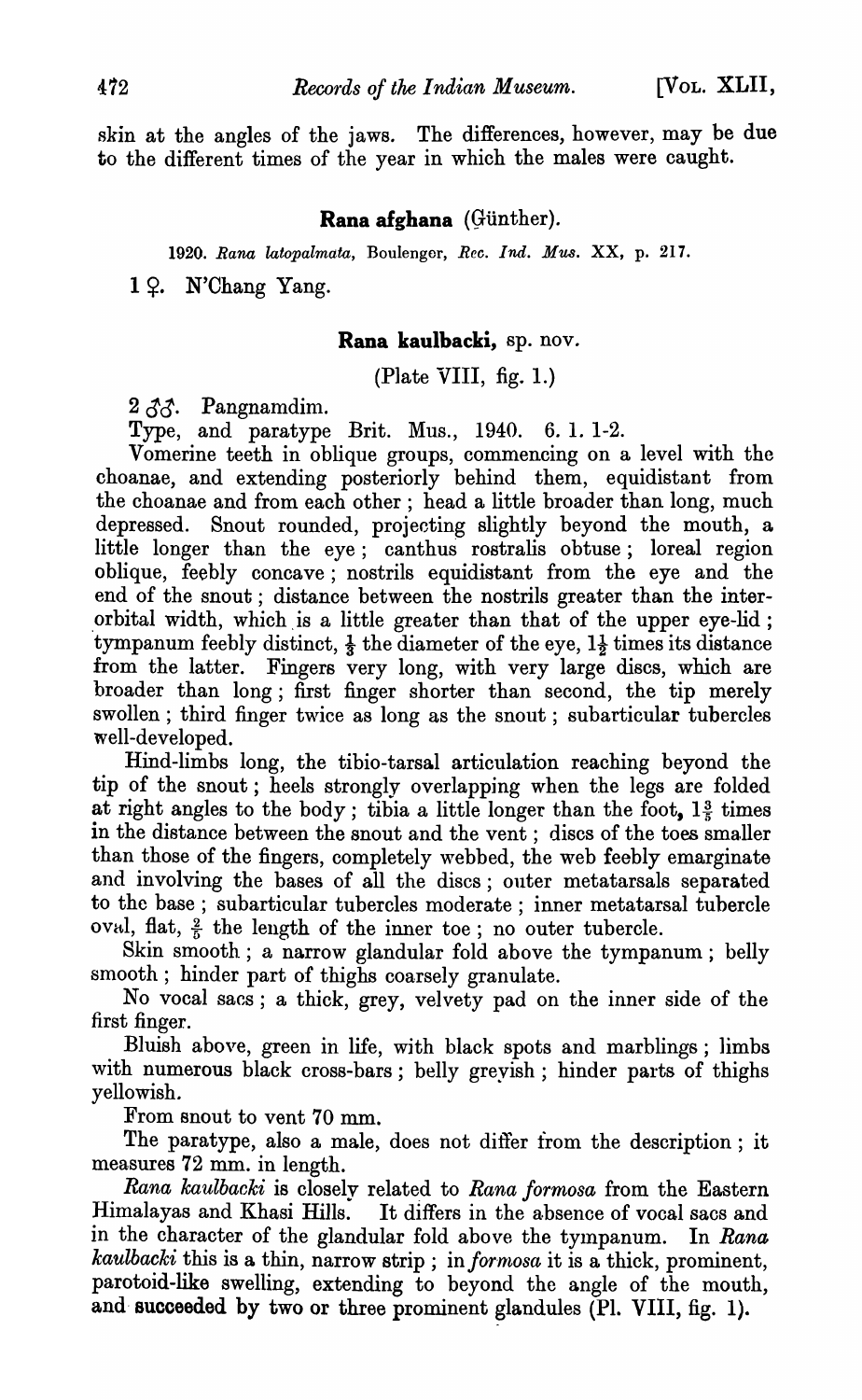#### Rhacophorus mutus, sp. nov.

12  $\delta\delta$ , 18  $\varphi$ . Htingnan, Sumpra Bum, Kajitu, N'Gumla, N'Chang Yang.

Types  $\beta$  and  $\beta$ , Brit. Mus. 1940. 6. 1. 3-4, type loc. N'Chang Yang. I can discover no morphological character by which to distinguish this tree-frog from the common and widely distributed *Rhacophorus leucomystax,* except that the male is without vocal sacs. Specimens of *Rh. kucomystax* from the surrounding regions, namely Darjeeling, Siam, Tongking, Hainan and Canton, have distinct internal vocal sacs, showing as two slit-like or rounded openings on each side of the floor of the mouth, just in front of the angle of the jaw.

The types are uniform greyish in colour above, whitish below, the throat of the male heavily speckled with dark grey; hinder parts of thighs marbled with black and yellow.

Paratypes, from the above mentioned localities. They are light or dark grey in colour above, many of them with 4 longitudinal dark lines (as in *Rh. leucomystax,* colour var. *quadrilineata);* some have small black spots scattered upon the back.

#### Rhacophorus verrucosus Boulenger.

1893. Rhacophorus verrucosus, Boulenger, *Ann. Mus. Civ. Genova* (2) XII, p. 337, pI. x, fig. 2.

 $3 \Omega$ . Htingnan, Mashaw Tingsa.

All the specimens have ripe, unpigmented ova. This frog, originally described from the Karin Hills in Burma, has since been found in S. Annam and Tongking.

#### Rhacophorus turpes, sp. nov.

(Plate VIII, fig. 2.)

9  $33, 4$   $99.$  Htingnan.

Types,  $\zeta$  and  $\zeta$ , Brit. Mus. 1940. 6. 1. 29-30.

Vomerine teeth in oblique series between the choanae, which are very large, nearer to the choanae than to each other. Head as broad as long, much depressed. Snout more or less truncate anteriorly, a little longer than the eye; canthus rostralis distinct; loreal region oblique, feebly concave; nostril much nearer the end of the snout than the eye; distance between the nostrils less than the interorbital width, which is twice that of the upper eye-lid; tympanum distinct, 1/3 the diameter of the eye, half its distance from it. Fingers half webbed, their discs smaller than the tympanum; toes fully webbed, their discs smaller than those of the fingers; an inner metatarsal tubercle, no outer; the tibio-tarsal articulation reaches to the eye; subarticular tubercles of fingers and toes well developed.

Skin smooth above, strongly granulate upon the belly and the anal region; above the vent they form a more or less distinct horizontal fold; a few enlarged tubercles upon the ·hinder part of the belly, and a series of them (4 to 7 in number) along the underside of each thigh; a well-developed pointed, dermal projection on the heel; a glandular fold above the tympanum. Male without vocal sacs.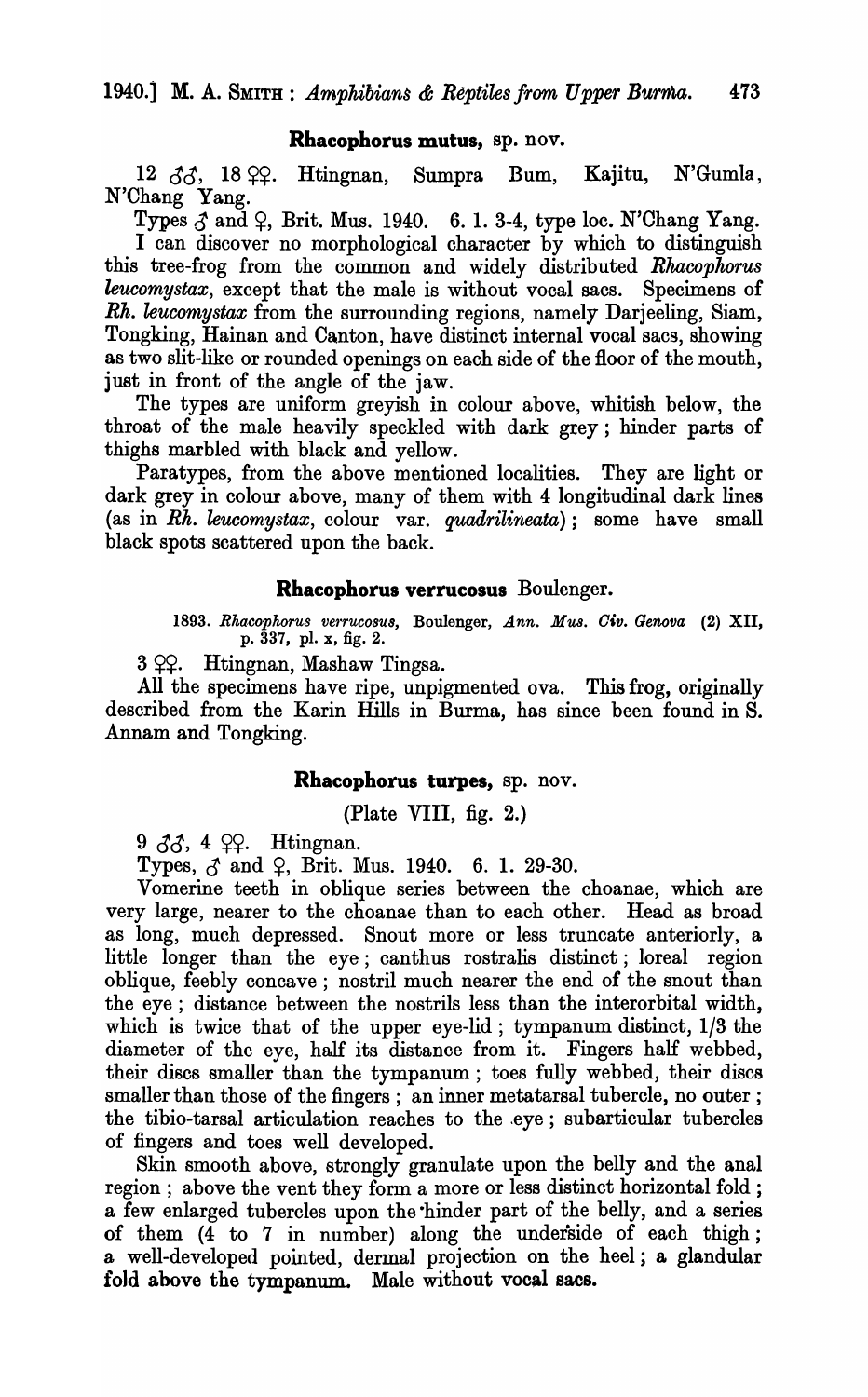Pale pinkish-brown above, the male with small black spots, the female with an indistinct dark patch filling up most of the central part of the back; limbs with dark bars; underparts yellowish-white, that of themale powdered with grey.

Female with very large, unpigmented ova, the vitelline sphere measuring  $3\frac{1}{2}$  mm. in diameter.

From snout to vent,  $\delta$  32,  $\varphi$  38 mm.

The paratypes, 8  $\tilde{\mathcal{J}}\tilde{\mathcal{J}}$  and 3  $\varphi\varphi$ , do not differ markedly in morphological characters from the types. The tubercles upon the thighs are present in all of them, but their serial character may be obscured by additional tubercles.

Their colouration is variable, but consists mainly in variations of the colour pattern already given. The dark mark upon the back may be broken up into spots.

In form and- general colouration *Rhacophorus turpes* is like the Sumatran *Rh. phyllopygus,* from which, however, it differs in a number of characters.

#### **Rhacophorus bimaculatus** Boulenger.

*1912. Rhacoplwrus bimaculatus,* Boulenger, *Fauna Malay Pen.,* p. 250.

1 juv. Pangnamdim.

The specimen agrees well with material from the Khasi Hills, in the British Museum, except that the large spots upon the flanks are absent.

### **Rhacophorus taronensis,** sp. nov.

(Plate VIII, fig. 3.)

1 <del>Q</del>. Patsarlamdam.

Type, Brit. Mus. 1940. 6. 1. 39.

Vomerine teeth in strong, almost transverse, groups, commencing at the inner margin of the choanae. Head broader than long, much depressed; snout rounded, scarcely projecting beyond the mouth, shorter than the eye; canthus rostralis distinct; loreal region oblique, feebly concave; nostril a little nearer the tip of the snout than the eye, nearly as broad as the interorbital space, broader. than the upper eyelid; tympanum very distinct,  $4/5$  the diameter of the eye, close to it.

Outer three fingers with very large discs, which are as broad as long and as large as the tympanum; more than half webbed, the membrane reaching the disc of the 4th finger and that of the 2nd on the outer side (PI. VIII, fig. 3) ; toes fully webbed, their discs smaller than those of the fingers; the tibio-tarsal articulation reaches to between the eye and' the tip of the snout; subarticular tubercles of both fingers and toes strongly developed; a short oval inner metatarsal tubercle; no outer.

Skin smooth above, that of the belly and hinder part of the thighs coarsely granulate. A dermal fringe, feebly distinct, on the outer side of the fore-arm, tarsus and foot.

Bluish above, green in life, with small black spots; lower parts whitish, thickly speckled with dark grey; hinder part of thighs black with white spots.

From snout to vent 78 mm.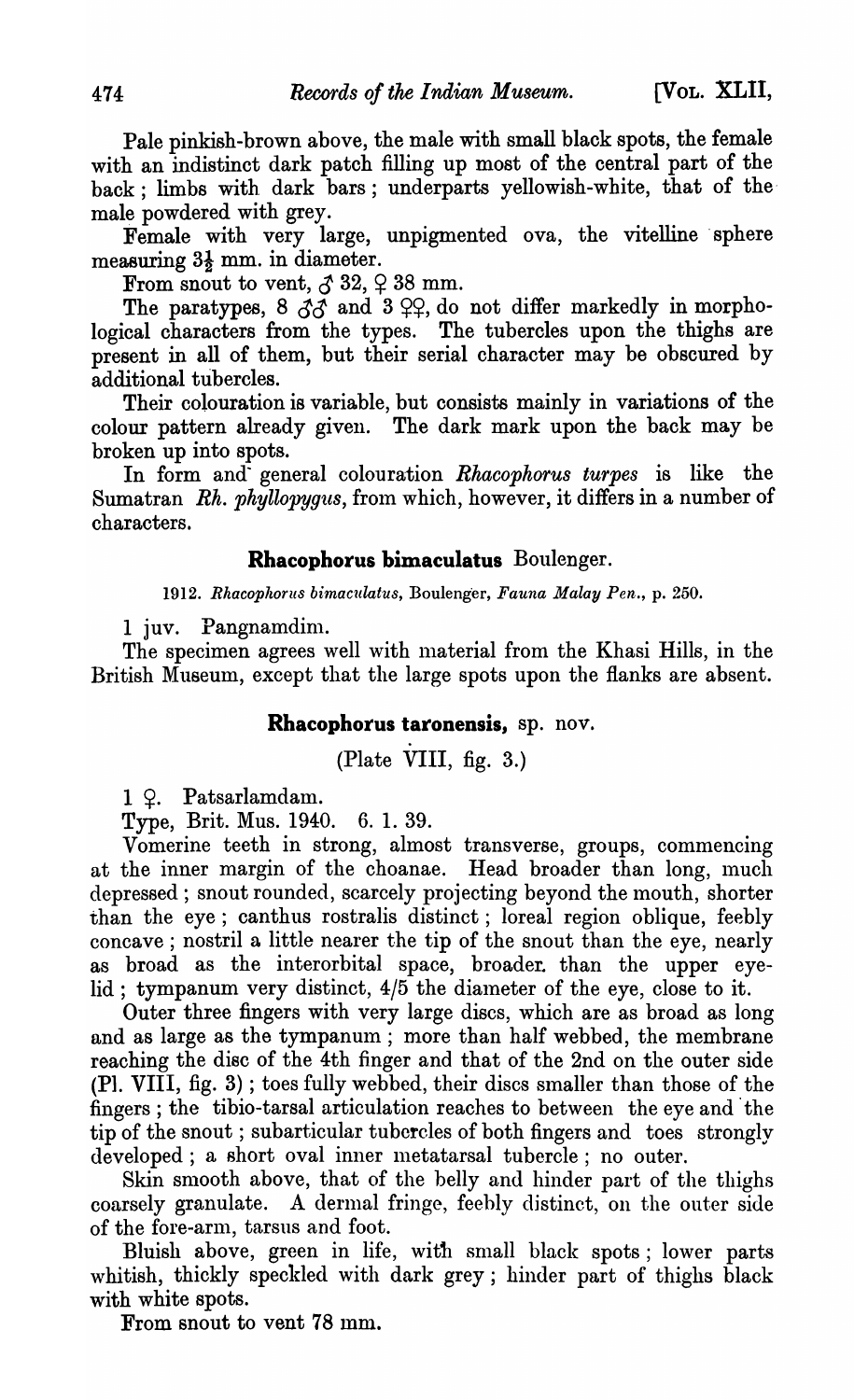*Rh. taronensis* is related to *Rh. bimaculatus;* it differs in the less extensive web to the fingers, the absence of a dermal projection on the heel and very distinctly in colouration.

#### Rhacophorus maximus Giinther.

*1890. Rhacopkoru8 maximu8,* Boulenger, *Fauna Brit. Ind.,* p. 472.  $1 \delta$ , 2  $\varphi$ . Htingnan, Kajitu.

## Philautus tytthus, sp. nov.

 $2$   $Q$  $Q$ . Htingnan.

Type, Brit. Mus. 1940. 6. 1. 40.

Head as long as broad, depressed; snout rounded, a little longer . than the eye; nostril nearer the tip of the snout than the eye; distance between the nostrils less than the interorbital width which is greater than that of the upper eye-lid; tympanum feebly distinct,  $1/3$  the diameter of the eye. Fingers not webbed, their discs about as large as the tympanum; toes 3/4 webbed, their discs a little smaller than those of the fingers; inner metatarsal tubercle distinct, no outer; the tibiotarsal articulation reaches to between the eye and the tip of the snout.

Skin smooth above, with scattered tubercles; flanks more thickly studded with tubercles; belly and anal region strongly granulate.

Dark greyish on the back; with a large indistinct blackish  $\chi$  -shaped mark; flanks outside the mark whitish, speckled with grey; lower parts black, thickly spotted with white; thighs black, with large white spots; tibia and forelimb with black bars; a dark stripe from the eye to the angle of the mouth; a large white spot in the groin.

From snout to vent 21 mm.

Paratype, Brit. Mus. 1940. 6. 1. 41, has the back outside the  $\chi$  mark entirely grey.

Near *Ph. carinensis* from which it differs in the shape of the head, the less .extensive web to the toes and markedly in colouration.

To this species I provisionally refer a specimen obtained in the Hkamti Plain, Burma-Tibet frontier, by Capt. Kingdon-Ward (Brit. Mus. 1932.  $6.8.4-5$ ).

#### MICROHYLIDAE.

#### Microhyla ornata (Dum. & Bibr.).

*1934 •. Jlicro/tyla Q1'nata,* Parker, *Monogr. Microhylidae,* p. 139.

10 *Jc!.* Samatu, N'Chang Yang.

All the specimens are males with black-pigmented throats.

#### LIZARDS.

#### GECKONIDAE.

## Gymnodactylus khasiensis tamaiensis, subsp. nov.

1935. *Gymnodactylus khasiensis, Smith, Fauna Brit. Ind. II, p. 53.* 

 $1 \, \delta$ . Pangnamdim, Nam Tamai Valley.

Type) Brit. Mus. 1940. 6. 1. 42.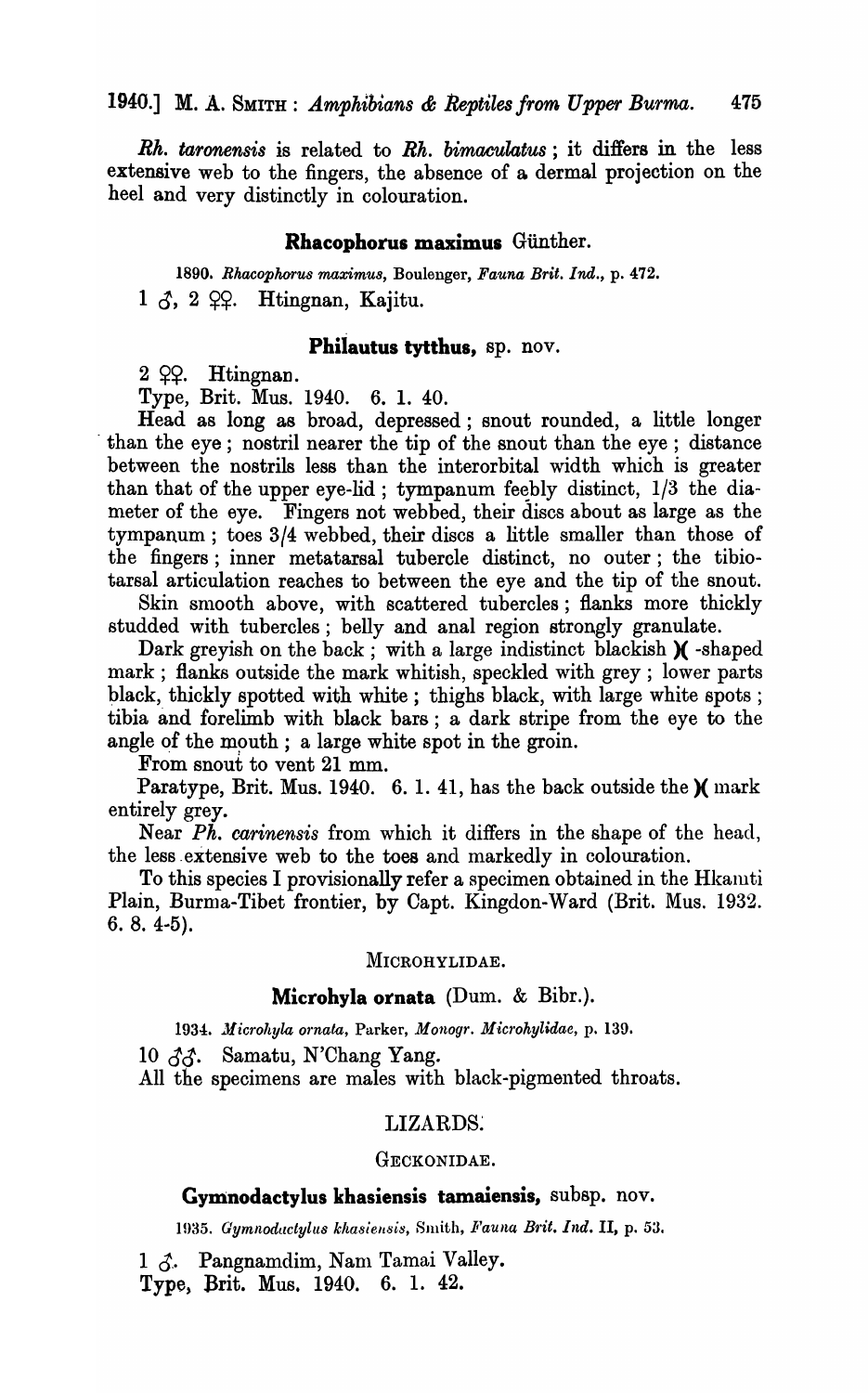Like *Gymnodactylus khasiensis* from the Eastern Himalayas and Upper Burma in all respects, differing only in the arrangement and number of the preanal and femoral pores. These extend in a continuous series, in front of the vent and along the thigh, 20 or 21 in number on each side.

Head and body 90, tail 105 mm.

The specimen was caught on a tree some 6 feet from the ground.

## **Hemidactylus garnoti** Dum. & Bibr.

*1935. Hemidactylus garnoti,* Smith, *Fauna Brit. Ind.* II, p. 100.

 $6$   $22.$  Mahtum, N'Chang Yang, Ningma.

I have nothing to add to the description given in the Fauna. It is remarkable that no males of this species have yet been obtained.

## AGAMIDAE.

#### **Draco maculatus** (Gray).

*1935. Draco maculatus,* Smith, *Fauna Brit. Ind.* II, p. 138, text-fig. 42.

## **Draco norvilli** Alcock.

*1935. Draco norviUi,* Smith, *Fauna Brit. Ind.* II, p. 142.

 $2 \, \delta \delta$ . Sumka Uma.

Inside of wattles and transverse bands on the patagia deep tomato red; gular appendage whitish or yellowish, belly and under-surface of patagia pale greenish; tail with dark brown bands. In colouration it agrees excellently with Alcock's sketch in the original description.

## **Ptyctolaemus gularis** (Peters).

*1935. Ptyctolaemus gularis,* Smith, *Fauna Brit. Ind.* II, p. 149.

16  $33$ , 15  $99$ . Common everywhere throughout The Triangle as far north as Pangnamdim.

Pale greenish-brown or olivaceous above, pale fawn below; gular pouch green or yellow, the folds (in the male) very dark blue. Most of the specimens were caught on trees and bushes. Except for the character of the throat, I can find nothing by which to distinguish the sexes. Many of the specimens show enlarged conical tubercles upon the sides of the neck; others have a more or less complete series of enlarged scales on either side of the body parallel with the vertebral scales. One female caught on July 16th contained 5 eggs. The largest specimen, a male, measures 85 mm. from snout to vent, tail 200 mm.

## **Goniocephalus armatus crucigerus** (Boulenger).

*1935. Goniocephalus armatus crucigerus,* Smith, *Fauna Brit. Ind.* II, p. 160.

 $4 \, \delta \delta$ ,  $4 \, \Omega$ ;  $2 \, \text{juvs}$ . Various localities in The Triangle as far north as Htingnan.

The Triangle extends the range of this form considerably to the north. I do not know of any previous records north of Lat. 18° in Siam. Most of the specimens were caught in trees or bushes. The colours in life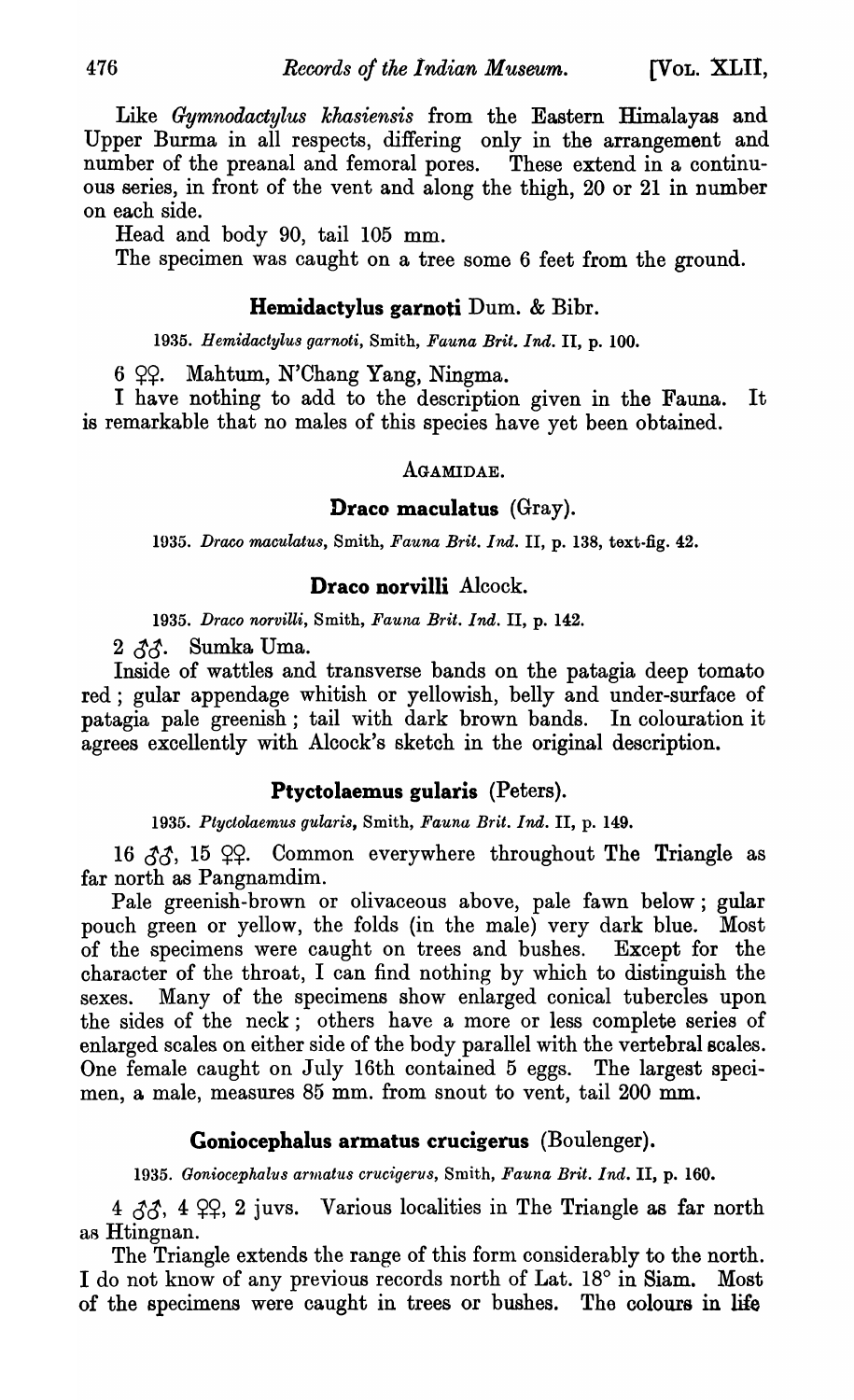are very variable, the pale markings on the body and limbs ranging through yellow and white to blue or green; the enlarged scales and the spines upon the head- and dorsal crest are always blue or green.

Two females caught in August and September contained 16 and 20 eggs respectively, the eggs being equally· developed in both oviducts.

## lapalura kaulbacki Smith.

(Plate VIII, fig. 4.)

1937. Japalura kaulbacki, Smith, Journ. Bombay Nat. Hist. Soc. XXXIX, p. 755.

 $1 \zeta$ , 7  $22$ . Pangnamdim, Ahke.

The original description, based on a single specimen, can now be amplified. The large scales on the lower jaw and cheek extend to the level of the tympanum and are sharply defined from those on the temporal region (PI. VIII, fig. 4). The tail of the male is distinctly swollen, and is covered with enlarged thickened scales.

The male has a small gular pouch covered with small scales; in the female this is represented by a longitudinal fold of skin.

Both the male and the females are presumably fully grown. They measure, head and body 100, tail 195 mm. for both sexes.

*Oolour in life. Male.-Upper* surface of head, body and limbs brown, with indistinct green transverse bars; chin bright yellow; gular pouch pale blue in front, scarlet behind; belly and under-surfaces of limbs bluish-green. -

*Females.*—Greenish above with darker markings and cross-bars; lips and throat yellowish.

#### japalura sagittifera, sp. nov.

 $6 \, \delta \delta$ , 6  $\varphi \varphi$ . Pangnamdim, Dadung.

Types,  $\zeta$  and  $\zeta$ , Brit. Mus. 1940. 6. 1. 43-44.

Body not depressed, tympanum concealed; head one and a half times longer than broad; top of head with large, unequal, keeled scales; occiput with spinose tubercles; a series of 3 or 4 enlarged scales behind the eye; dorsal scales unequal, imbricate, the upper rows pointing backwards and upwards, the lower straight backwards, or backwards and downwards, with much larger, strongly keeled ones arranged in 5 chevronshaped series upon the back and base of the tail; ventral scales as large as, or larger than, the largest dorsals, smooth or obtusely keeled; gular scales smaller than the ventrals; a small gular sac, distinct in life, the scales covering it not markedly smaller than the surrounding ones; no transverse gular fold; a slight fold in front of the shoulder in the male, absent in the female; no nuchal crest; dorsal crest a serrated ridge. Limbs slender, 4th toe longer than 3rd; the hindlimb reaches to beyond the snout in the male, to the nostril in the female. Tail compressed at the base, covered with keeled scales, those below of uniform size, about as large as the ventrals.

The degree of development of the chevron-shaped series of scales is variable. In one female they are poorly developed; in another female and in a male they are entirely absent,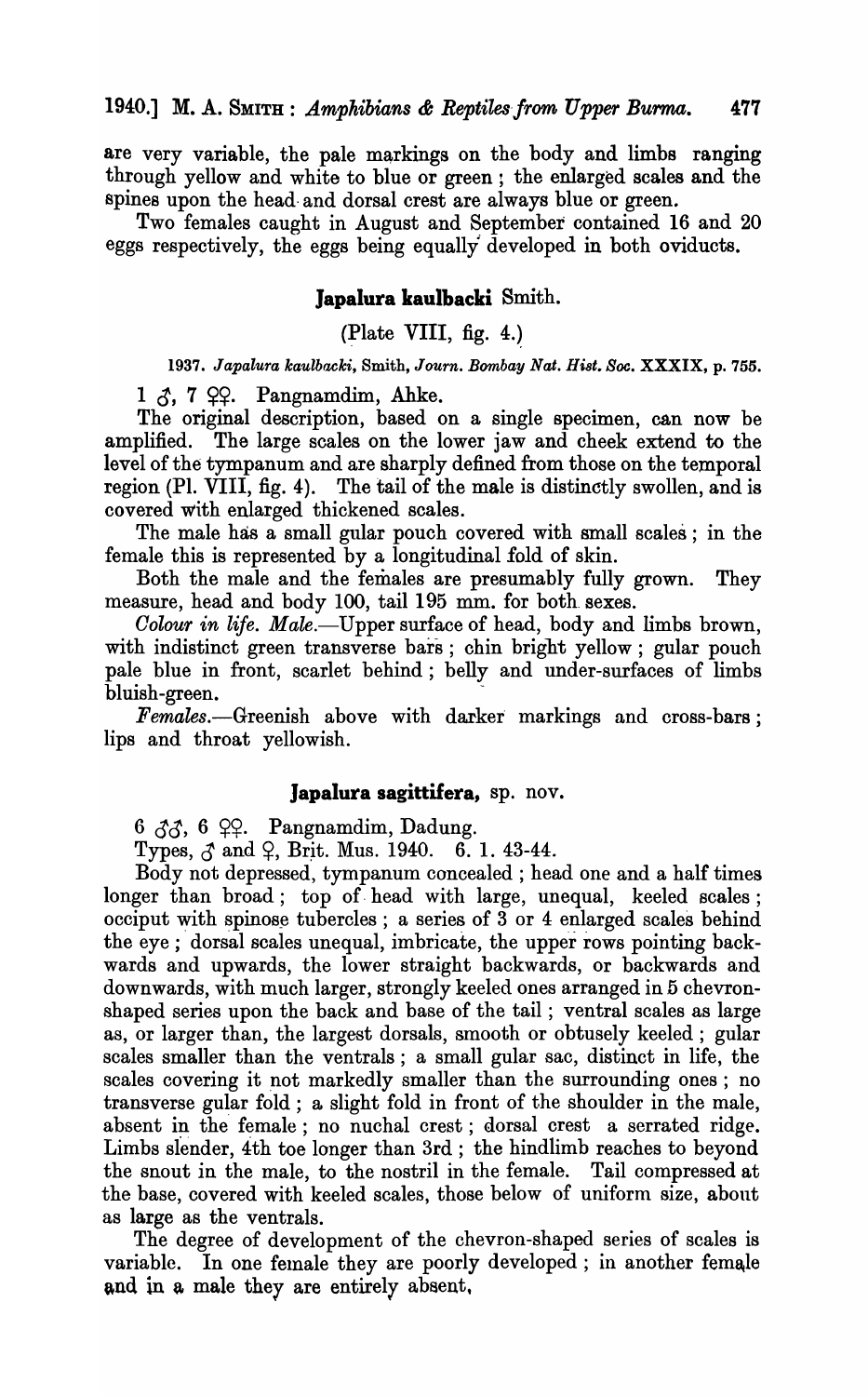*Colour*.—Male blue above, whitish below, speckled with black; a dark brown longitudinal stripe on the neck; another from the eye to the angle of the mouth, bordered in front with white; tail greyish. Female dark brown above, the enlarged scales blue; lower parts as in the male.

Mr. Kaulback's sketches show the blue of the male as bright green in life, with a scarlet spot on the throat in the position of the gular pouch; in the female the blue scales are green. In one female (chevrons absent) the whole of the back is light brown; the flanks are green, the two colours being sharply defined.

 $\tilde{d}$ , head and body, 50, tail 115;  $\varphi$ , head and body, 60, tail 120 mm. The paratypes do not differ from the types, except as already

mentioned.

*Japalura sagittifera* is related to J. *andersoniana* from Assam. It differs in a broader and shorter head, in the larger gular scales and in the absence of any nuchal crest. It bears also a close resemblance to  $J$  $tricarinata$  in which species the tympanum is always naked.

## **Calotes versicolor** (Daudin).

*1935. Oalotes ver8icolor,* Smith, *Fauna Brit. Ind.* II, p. 189.

 $3 \, \lambda \lambda$ , 4  $\Omega$ . Sumpra Bum, N'Chang Yang.

## **Calotes jerdoni Günther.**

*1935. Oalote8 jeraoni,* Smith, *Fauna Brit. Ind.* II, p. 194.

 $13$   $99$ . Many localities in The Triangle.

Two specimens caught on February 16th were uniform dark crimson in colour, except for the scales on the chin and throat which were half green and half crimson. After death the colour changed rapidly to  $g^{\text{re}}$  on the upper parts, yellowish green below; lips brown, the fold in front of the shoulder brown, the spots on the elbows, knees and ankles yellow. Two others were light olive green when caught, and changed rapidly to dark red and then back again to green; the spots on the elbows, knees and ankles were white. Most of the specimens were caught upon low bushes.

A female caught on June 28th contained 7 eggs.

An examination of Mr. Kaulback's material shows that the differential characters by which *jerdoni* is separated from *maria*, namely the spinous ridges above the tympanum, the character of the gular scales and the number of scales round the body, cannot be relied upon. There is, in fact, little by which to distinguish the two, except the fold in front of the shoulder. This is always quite distinct in *jerdoni*, but in some specimens of *maria* I find it indicated. The characteristic spots on the elbows, knees and ankles are present in both. O. maria has so far been found only in the Khasi Hills, where *jerdoni* is also said to have been obtained. I am not quite satisfied, however, that the material of *jerdoni* in the British Museum really came from the Khasi Hills. Further investigation may show that the two should be united specifically, *maria*, the western form, being confined to Assam, and *jerdoni*, the eastern form, to Burma,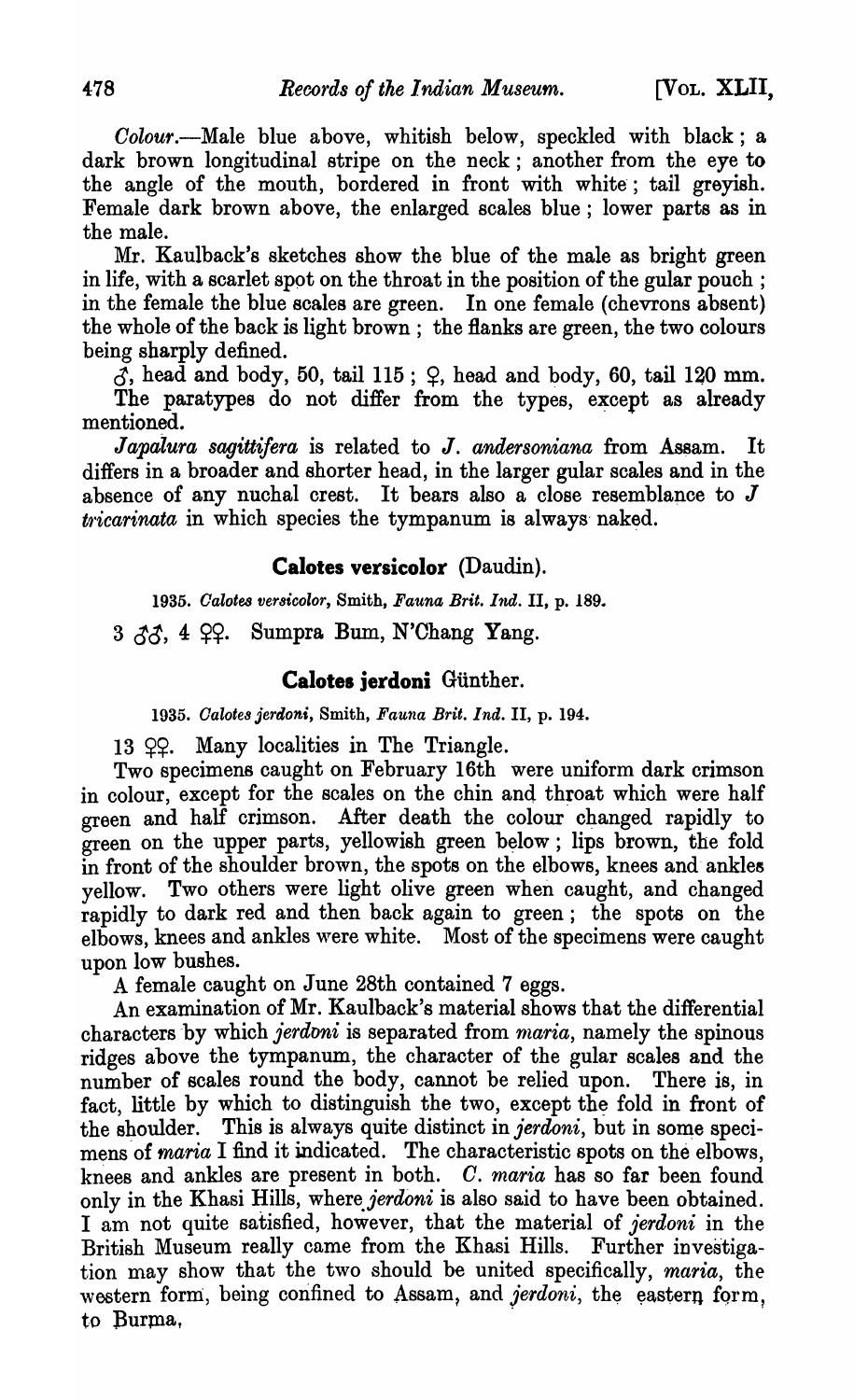SOINOIDAE.

## **Lygosoma indicum** Gray.

*1935. Lygosoma indic'um,* Smith, *Fauna Brit. Ind.* II, p. 281.

10 specimens. Pangnamdim, Htingnan, Ningma, Htisyengyang, Ahke.

#### **Lygosoma maculatum** (Blyth).

*1935. Lygosoma mac'lllatum,* Smith, *Fauna Brit. Ind.* II, p. 285.

2 specimens. Htisyengyang, Htingnan.

#### **Tropidophorus berdmorei** (Blyth).

*1935. Tropidophorus berdmorei,* Smith, *Fauna Brit. Ind.* II, p. 325.

1 specimen. Mahtum.

34 smooth scales round the body. The light transverse markings on the back are pale orange in life; the belly and undersurface of the tail bright orange.

Not previously found in Burma north of Bhamo.

#### ANGUIDAE.

#### **Ophisaurus gracilis** (Gray).

1935. Ophisaurus gracilis, Smith, Fauna Brit. Ind. II, p. 393.

7 specimens. Matsatap, Goletutap, Hkunlum, Kajitu, N'Gumla. Underparts bright yellow in life.

## VARANIDAE.

## **Varanus salvator** (Laurenti).

*1935. Varanus salvator,* Smith, *.Fauna Brit. Ind.* II, p. *406.* 

3 juvenile specimens. N'Chang Yang, Sumpra Bum.

The smallest of the three specimens, 130 mm. from snout to vent, has a series of bright yellow, narrow transverse stripes upon the back and base of the tail, alternating with other, less distinct ones, which are pale grey in colour.

#### SNAKES.

#### TYPHLOPIDAE.

#### **Typhlops diardi diardi** Schlegel.

6 ex., Sumpra Bum, Htingnan, N'Gumla, Pali Bum, N'Chang Yang. Scales in 26 or 28 rows at mid-body.

Four of the six specimens were caught on jungle paths after heavy rain.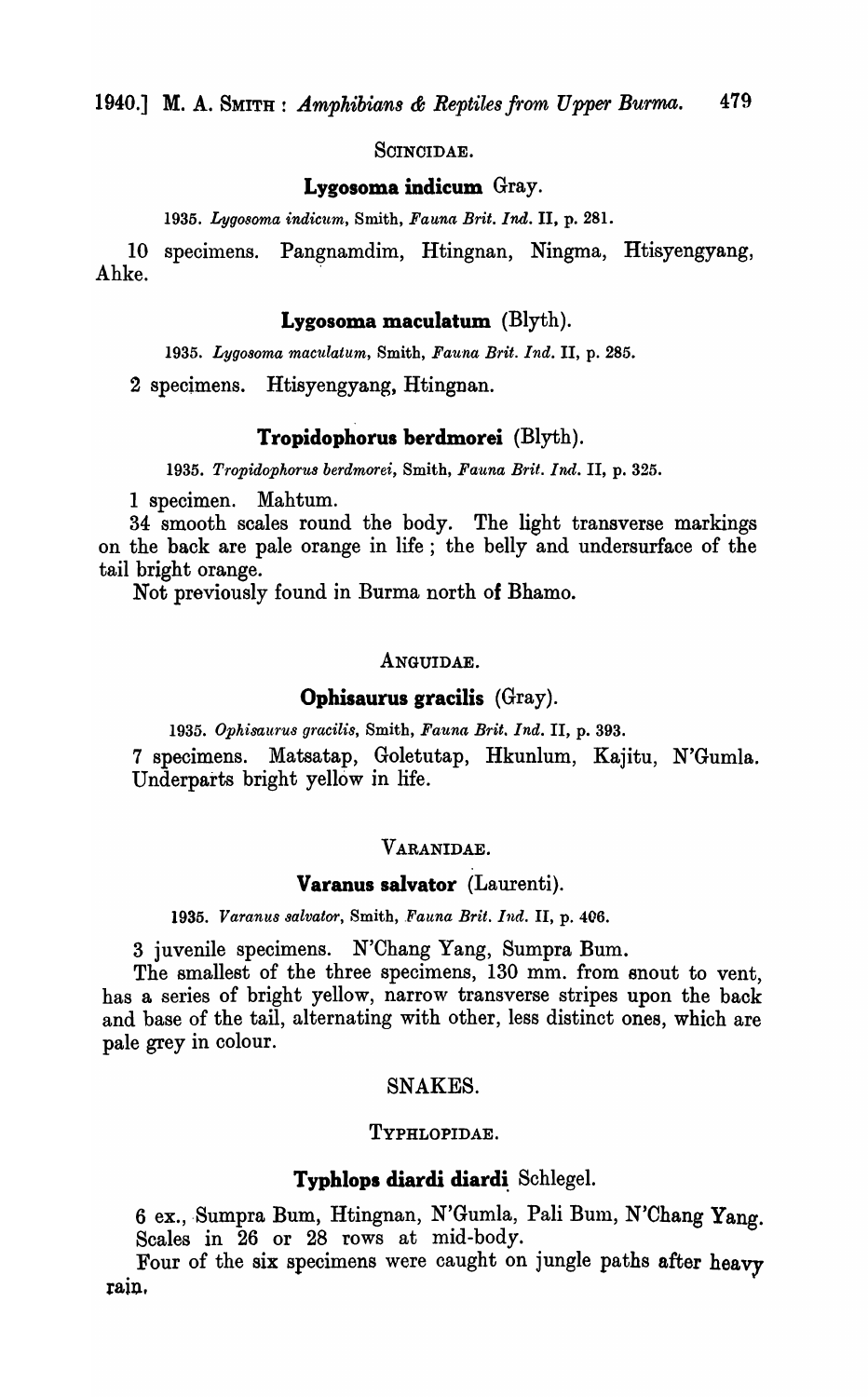## DIPSADIDAE.

## **Pareas macularius** Theobald.

 $1 \,$   $\delta$ ,  $5 \,$   $\Omega$ . Htingnan, Numhkre.  $\zeta$ . V 153, C. 48;  $\varphi$  V 159-165, C. 42-45. The stomachs of two individuals contained slugs.

## **Pareas hamptoni** (Boulenger).

3 ??. Pangnamdim, Paira Ga.

V 181-194; C. 73-87.

In disposition they were quiet and inoffensive. Ventrals yellowish in life.

#### COLUBRIDAE.

#### **Elaphe prasina** (Blyth).

 $1 \circled{3}$ , 4  $\circled{2}$ . Sumpra Bum, Htingnan, Mahtum.

 $\beta$ , Scale-rows 19/19/17; V 199; C. 102;  $\varphi$ , Scale-rows 19/19/15, except one which has 17/17/13; V 199-209; C. 98-107 One example has the prefrontals united.

Three of the specimens were caught among bamboos, two coiled up inside the nodes. In disposition they varied; one was fierce and bit repeatedly when caught, another was gentle.

## **Elaphe taeniura** Cope.

 $5 \, \delta \delta$ , 6  $\Omega$ , 4 males and 5 females from Pangnamdim and Htingnan have a scale formula of  $23/23/17$ ; V  $255-263$ ; C. 96-102 (three with tails incomplete not included). One male from Sumpawng Mada has a formula of  $19/19/17$ ; V  $231$ ; C. 94. One female from N'Chang Yang has 19/19/17 ; V 249; C. 88.

One specimen was caught in the roof of a hut, another in a bamboo clump, the remainder in rice fields. One caught on July 23rd, contained 11 eggs. In disposition they varied. Some were fierce and bit repeatedly when handled, others were docile.

### **Elaphe cantoris** (Boulenger).

2  $33, 2$   $99.$  Pangnamdim. *V.* 226-235; C. 79-83+.

The largest specimen, a male, is considerably bigger than any previously recorded; it measures 1960 mm. in total length, tail 335, not quite complete.

All were caught in thick jungle; in disposition they were docile. One caught on July 28th contained 10 eggs.

#### **Elaphe porphyracea porphyracea** (Cantor).

2  $33, 4$  99. Pangnamdim, Tasah Ku, Htingnan, Mahtum.

V 207-214; C. 61-68.

Quiet and inoffensive in disposition, making no attempt to bite when handled, .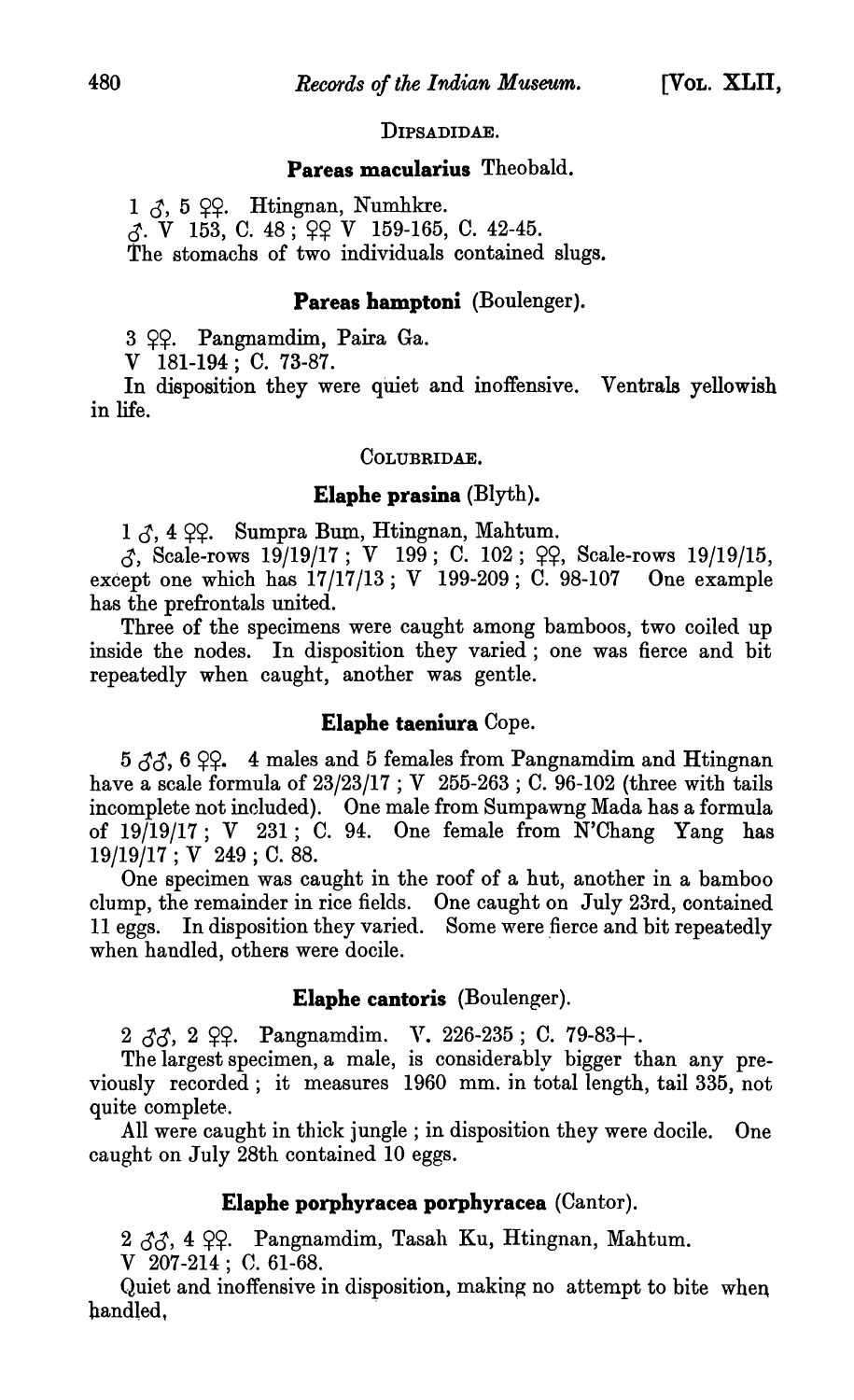## Elaphe leonardi leonardi Wall.

1  $\delta$ . Patsarlamdam. V. 221 ; C. 58+.

Grey above with black markings, some of the scales tinged with red; ocellar centres grey; ventrals yellow with black markings. In disposltion quiet and easy to handle.

#### Elapbe mandarina (Cantor).

 $2 \angle 3\Diamond 3$ ,  $\angle 9$ ?. Pangnamdim, Ahke.

V. 225-236; C. 70-79. Scale-rows 23 or 21 at mid-body; loreal absent in all ; dorsal spots 28 to 30 in number on the body.

Caught in rice fields; quiet and docile in disposition.

#### Ptyas korros (Schlegel).

 $2 \, \delta \delta$ ,  $2 \, \Omega$ . Mahtum, Ningma, Htingnan. V. 180-184; C. 132-138. One example was shot with an arrow while swimming across a stream.

#### Zaocys nigromarginatus  $(Blyth)$ .

 $2 \, \delta \delta$ , 3  $99.$  Pangnamdim.

Scale-rows 14 or 16 at mid-body. V 201-206; C. 126-133.

A common snake at Pangnamdim. An excellent climber, often seen in trees and bushes. Four females caught in July contained 8, 8, 8, and 9 eggs respectively. Development had commenced, the embryos measuring between 12 and 24 mm. in length. A hatchling in life was coloured as follows :--- top of head dark green, the scales edged with black; supralabials yellow; throat bluish-white; lower parts greenish-white.

#### Liopeltis frenatus (Giinther).

 $10 \, \text{AA}$ ,  $12 \, \text{QA}$ . Htingnan. V. 157-169; C. 87-100.

A common snake in the neighbourhood. Many of the specimens were caught inside bamboos; in disposition they were very gentle. Three juveniles, with the egg shells from which they had emerged, were brought in on Jan. 28th, 1939. They measured 183-195 mm. in length, tail 50-54 mm.

#### Oligodon cinereus Günther.

*(Oligodon violaceus, auct.)* 

 $1 \, \delta$ . Sinan Hka. V. 174; C. 36; 7 supralabials; a subocular; T.  $1+2$ . The colouration is that of var. III of my Volume.

#### Oligodon catenata Blyth.

*(Oligodon herberti,, auct.)* 

 $7 \, \delta \delta$ , 3  $99.$  Pangnamdim, Matsatap.

Males, V. 190-196; C. 38-43; females, V. 205-209; C. 37-39. One example has a loreal on the right side, another a loreal on both sides.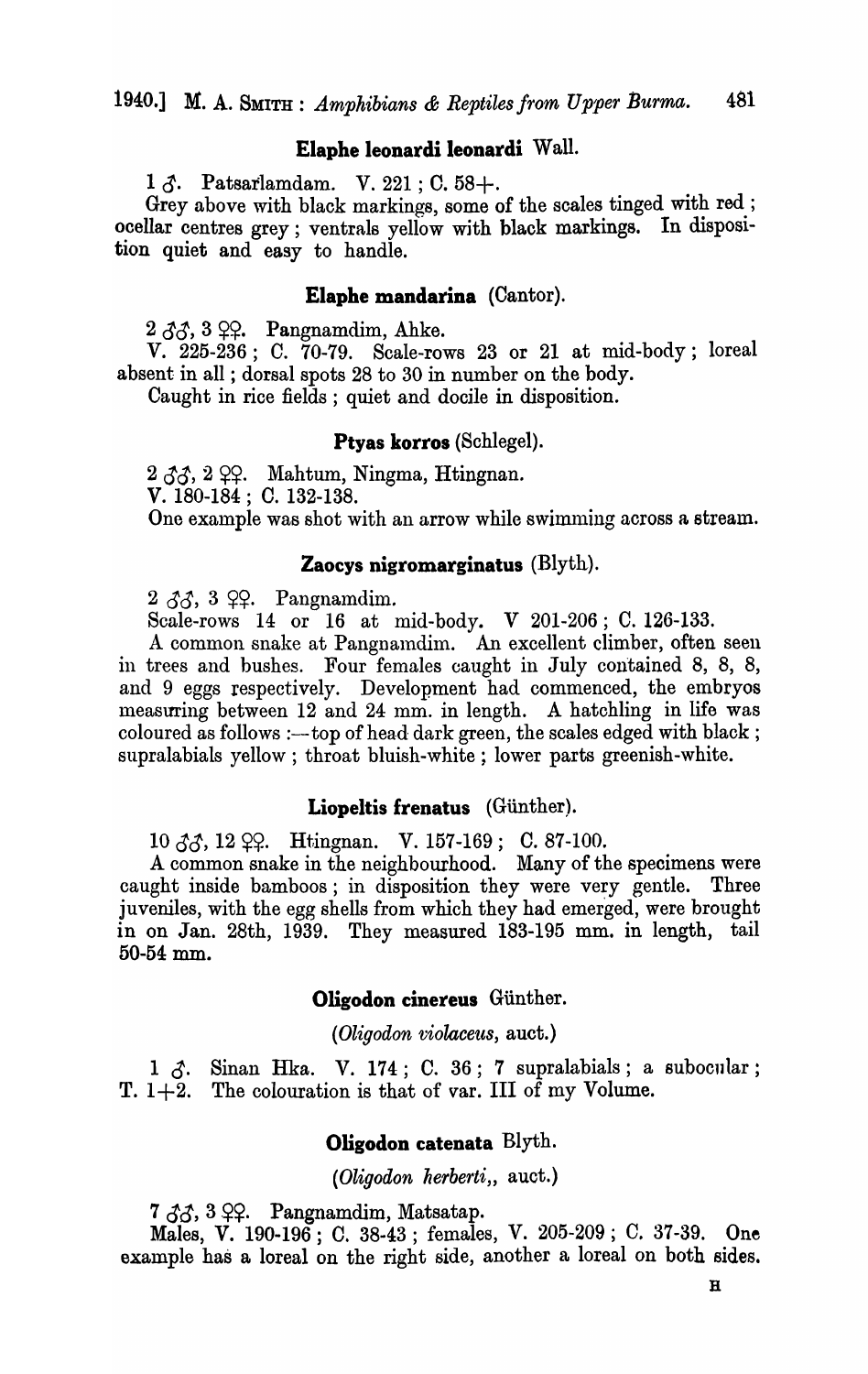The largest specimen, a female, measures 580 mm. in total length, tail incomplete. One caught in July contained 3 eggs. Belly bright red in life.

All the specimens were caught in thick undergrowth. In disposition they were quiet and inoffensive.

# Oligodon dorsalis (Gray).

 $1 \land$ . N'Chang Yang. V 175; C. 40.

# Ahaetulla cyanochloris (Wall).

 $2 \angle \angle \angle \Diamond \Diamond$ ,  $3 \angle 2$ . N'Chang Yang, Htingnan.

Males, V 180-189; C. 149 ; females, V 196-211; C. 135-141. There is considerable variation in the breadth of the vertebral scales, but they are always broader than those of scale-row I. One example has a well defined black flank stripe; in the others it is absent. In two examples the pale green of the belly is clearly marked off from the bronze colour of the back; in two others the belly is dark green and there is no line of demarcation. All were caught in low bushes or in bamboo clumps.

## Chrysopelea ornata Shaw.

 $1\,$   $\varphi$ ; Mahtum. V 217; C. 107+.

The black dorsal cross-bars are very distinctly marked, as in specimens from Tongking.

## Dinodon flavozonatum Pope.

 $3 \angle 3$ ,  $2 \angle 9$ . Pangnamdim, Mungdung, Renan. V 225-233; C. 87-89. A fierce snake, biting viciously and holding on when handled. Crossbars and underparts yellow in life. Not previously recorded west of Tongking.

## Sibynophis collaris (Gray).

1  $\delta$ , 7  $22$ . Hkrang Hka, N'Gumla, Mawlayang, N'Chang Yang, Aliwang, Htingnan, Wadan.

V 173-181; C.  $\zeta$  121,  $\varphi$ 2 98-112.

All the specimens were found in heavy jungle undergrowth. In disposition they were timid and inoffensive. One individual caught in June contained 6 eggs.

## Natrix nuchalis (Boulenger).

 $1 \zeta$ ,  $3 \zeta$ ,  $10 \text{ juv. Pangnamdim, Ahke.}$  V  $156-160$ ; C. 48-65.

Lips and underparts of some individuals pinkish in life. A shy, inoffensive snake.

## Natrix venningi taronensis, subsp. nov.

 $5 \, \delta \hat{\sigma}$ ,  $5 \, \Omega$ . Pangnamdim and Aliwang in the valley of the Taron.  $Type. - \text{\textit{5}}$ , Brit. Mus. 1940, 6. 1. 93, from Pangnamdim, V. 175; O. 94.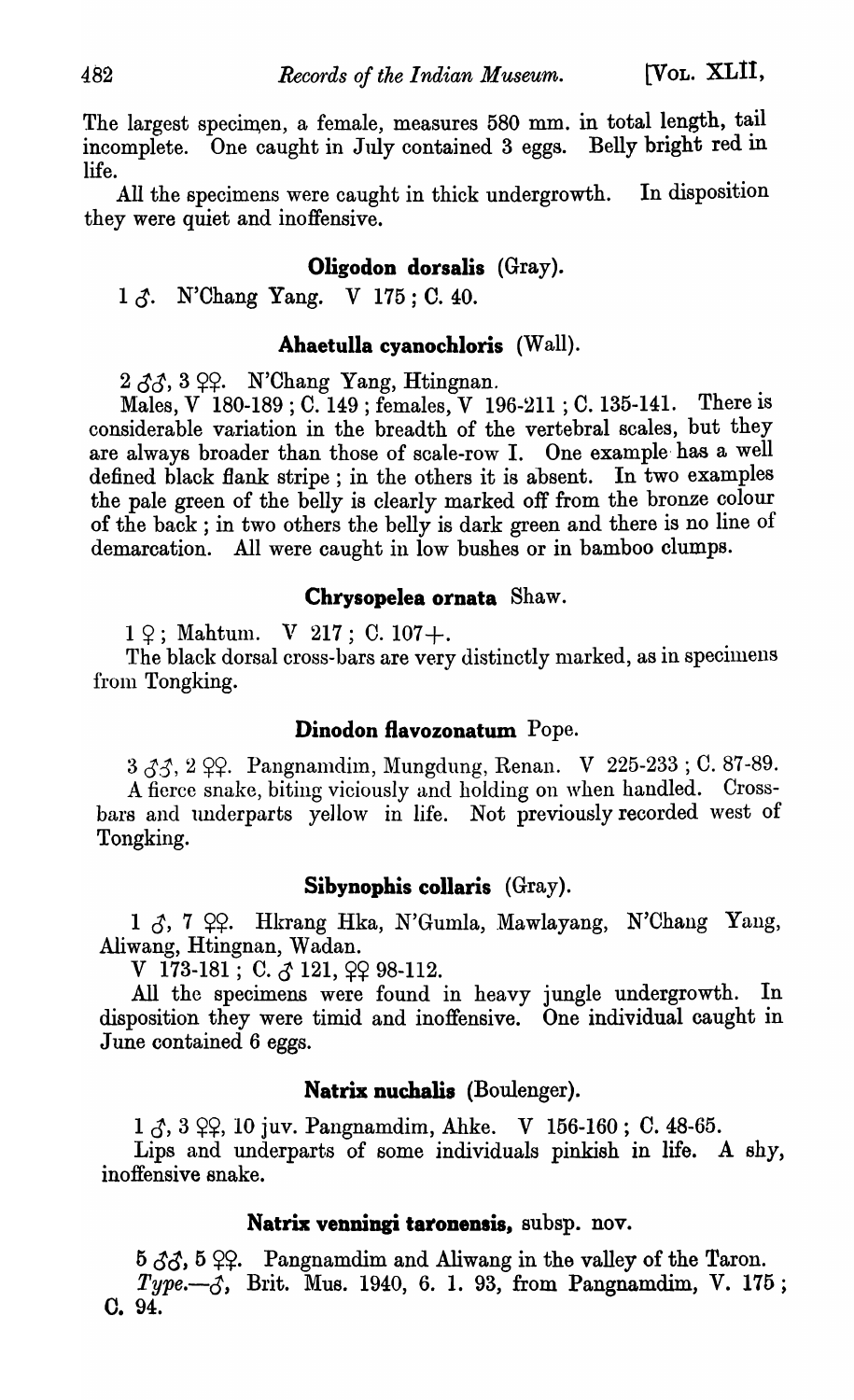Differs from the typical form in having fewer caudal shields, 92-106 ; Ventrals 166-176. Dark greyish brown above, with an indistinct chequering of small squarish black spots; lower parts mottled with black and yellow anteriorly, entirely black posteriorly.

The typical form occurs further south in Upper Burma and has a caudal count of 117-140.

Most of the specimens were caught in small mountain streams. One was eating a frog, another had eaten tadpoles. In disposition they were quiet and inoffensive.

#### **Natrix parallela** (Boulenger).

1 ?. Pangnamdim. V. 170; C. 85. Lower parts yellowish anteriorly, pinkish posteriorly.

#### **Natrix khasiensis** (Boulenger).

2  $\delta\delta$ , 1  $\Omega$ . Nawng Khai, Sumka Uma, Mahtum. V. 144-148;  $C.95-97+.$ 

Lower parts pale coral red in life.

The stomach of one individual contained insect remains.

#### **Natrix piscator piscator** (Schneider).

 $3 \, \delta \delta$ ,  $3 \, \Omega$ ,  $6 \, \text{juv.}$  N'Chang Yang.

V. 135-150; C. 83-92.

All the specimens in which the chequered pattern is discernible belong to the Indian form, and not to the Indo-Chinese.

#### **Natrix percarinata** (Boulenger).

1 ?. Sumpra Bum. V 152; C. 70. Caught on the banks of a stream.

#### Natrix himalayana (Günther).

4  $33, 4$  99, 2 juv. Pangnamdim, Htingnan, N'Chang Yang, Dinghputyang, Mahtum.

V. 169-178 ; C. 85-92.

Two specimens were caught *in copula* on July 24th. Another caught on July 7th contained 7 eggs.

#### **Natrix subminiata helleri** Schmidt.

1  $\zeta$ , 8  $\varphi$ . Putao, Htingnan, N'Chang Yang, Sumka Uma, Mahtum, Kajitu.

V 164-172; C. 81-91.

Three juveniles have the colouration of the typical form which inhabits the southern half of Indo-China. One female, caught on Jan. lOth, contained 11 eggs. A vicious snake, biting fiercely when provoked. When pursued they would sometimes turn at bay and attack with open mouth.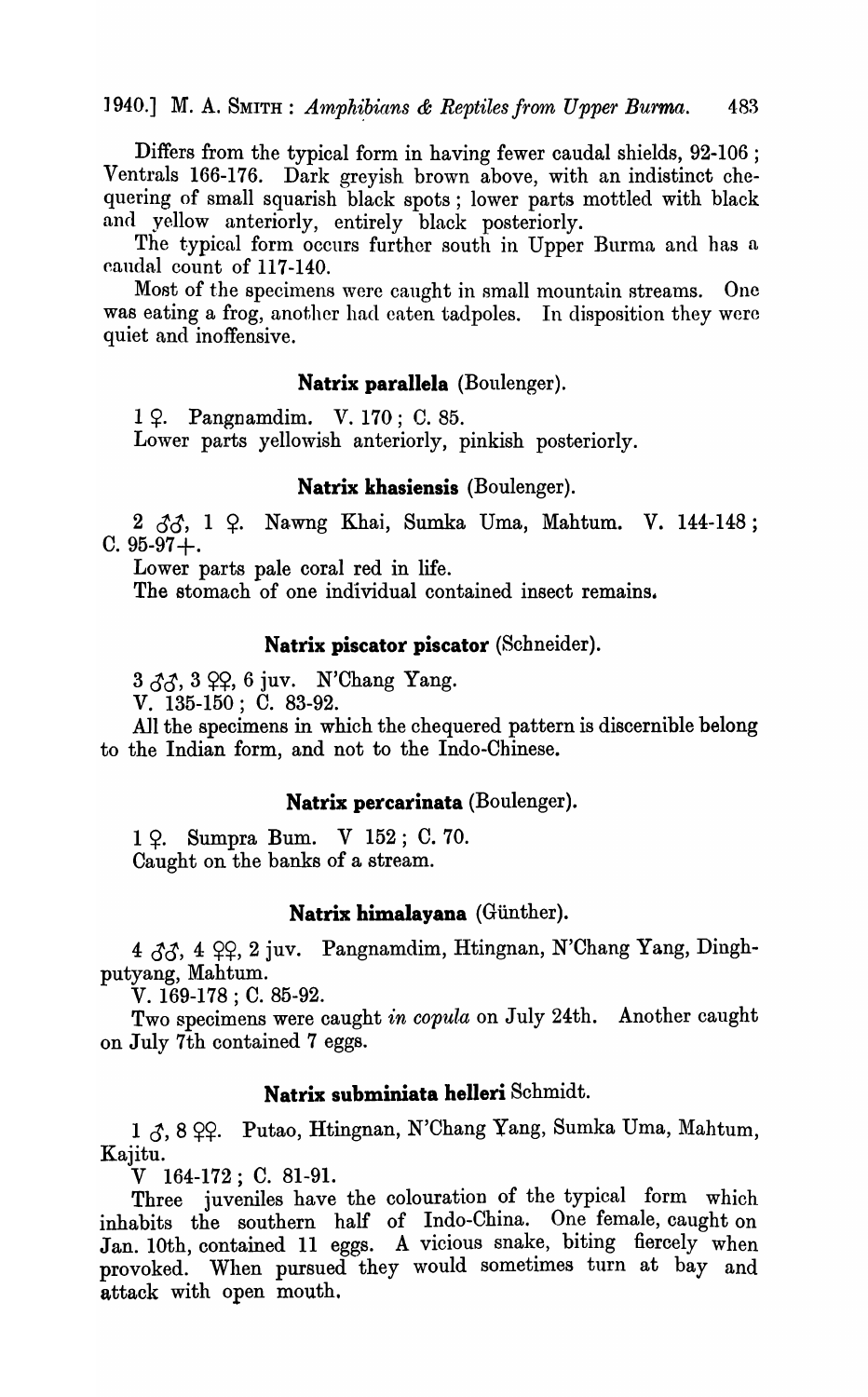## **Pseudoxenodon macrops** (Blyth).

6  $33, 4$  ºº. Pangnamdim, Mawndam, Sherawthu, Shenjung, Ratnamhti, Numhkre, Tara Hka.

V. 164-178; C. 62-74.

All the specimens were caught between Aug. 25th and Oct. 8th. Of the six males, four have strongly developed "knobbed" keels on the scalcs of the ischiadic region; one is only half-grown. The other two, one adult, the other a juvenile, show no trace of "knobs"

## **Plagiopholis nuchalis** (Boulenger).

 $1 \, \text{Å}$ ,  $2 \, \text{Q}$ , Dinghputyang, Mahtum. V 132-142; C. 23-27. Lower parts pinkish in life. Quiet and inoffensive in disposition.

# **Blythia reticulata** (Blyth).

 $2 \, \delta \delta$ ,  $2 \, \Omega$ . Htingnan, Sumpra Bum. V 131-135; C. 17-22+. Found under logs and decaying vegetation. Quiet and gentle in disposition.

## **Boiga quincunciata** Wall.

 $1 \zeta$ ,  $1 \zeta$ . Htingnan. V 247-253; C. 124-125.

Two specimens of this very beautiful snake, hitherto known only from three specimens. Both were found inside bamboos. They were sluggish in disposition, and did not resent being handled, perhaps owing to the cold as they were caught early in February.

## **Psammodynastes pulverulentus** (Boie).

10  $33, 3$  ??. Htingnan, Tasah Ku, Shagri Bum, Sumka Uma, Dinghputyang, Hkandau, Sumhpawng Mada, Mahtum.

V 165-176; C. 56-69.

Most of the specimens were caught in heavy jungle undergrowth.

#### **Dryophis prasinus** Boie.

 $6 \text{ } \partial/\partial \phi$ , Sumpra Bum, Htingnan, N'Daw Yang, Sumka Uma, Uyawm Uka, Hkawng Ga.

V 196-206; C. 159-187.

" One caught on June lOth contained 7 eggs with transparent shells through which the embryos could clearly be seen moving. Average size of eggs  $35 \times 15$  mm.; length of embryo about 25 mm."

## ELAPIDAE.

## **Bungarus bungaroides** (Cantor).

 $1 \zeta$ ,  $1 \zeta$ . Matsatap, Ahke. V. 229-230; C. 43-46.

The larger of the two specimens, a male, measures 1400 mm. in total length, tail 160 mm.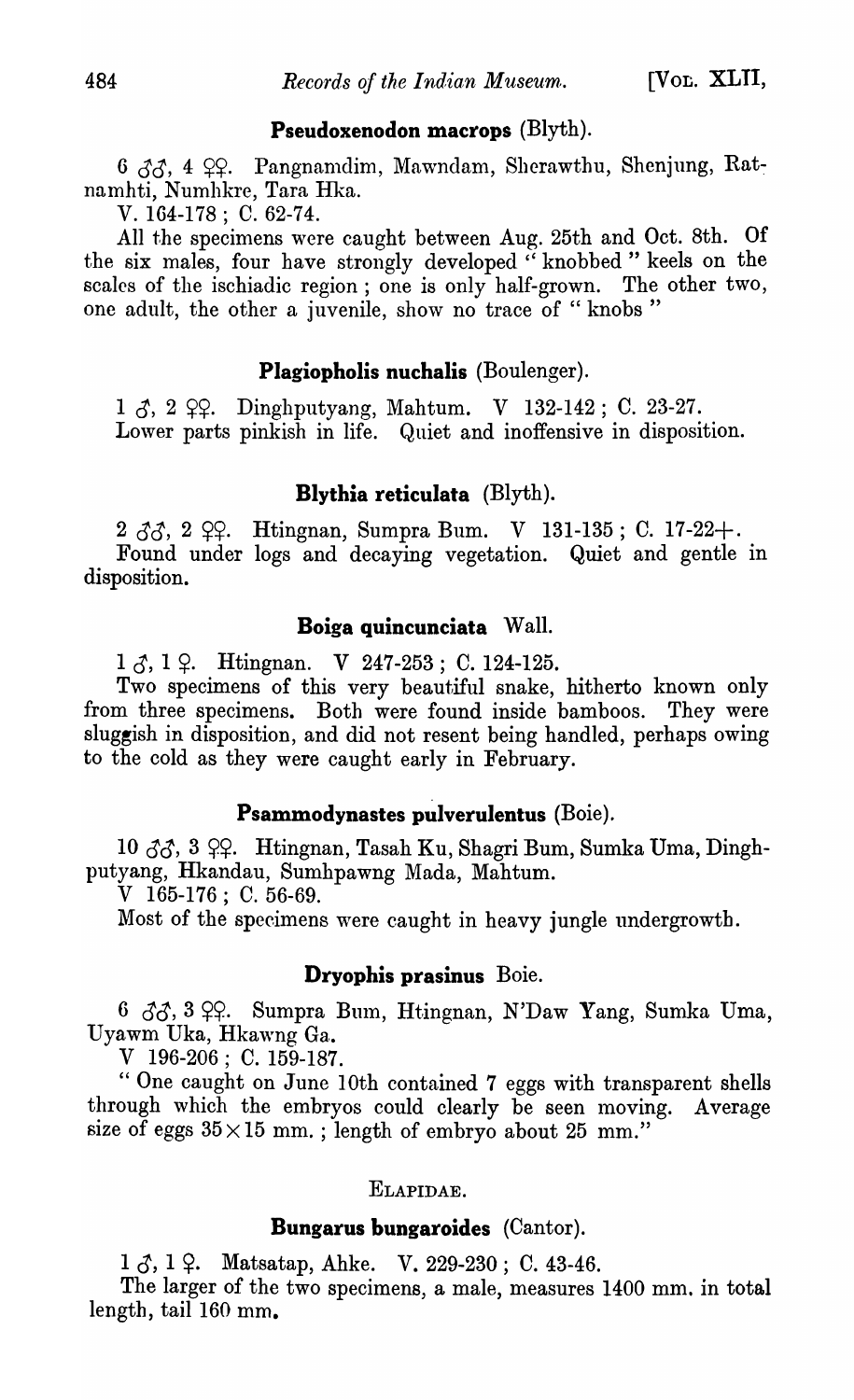#### Naja naja kaoutbia Lesson.

2  $33.2$  99. Sumhpawng Mada, Mahtum, Kajitu, Sumpra Bum. Scale formulae :  $\delta$  31/21/15; V 188; C. 55;  $\delta$  25/21/15; V 187; C. 53;  $\varphi$  27/21/15;  $\breve{V}$  189; C. 54;  $\varphi$  25/21/15;  $\breve{V}$ . 191; C. 55+.

One example had eaten a bird, another a skink. The "monocle" on the hood is well marked in three individuals. The other, fully grown, is uniform brown in colour above without any markings.

#### Naja' hannah Cantor.

 $1 \zeta$ . Sumpra Bum. V. 243; C. 88.

#### VIPERIDAE.

#### Trimeresurus mucrosquamatus (Cantor).

 $1 \zeta$ , 5  $\zeta$ . Pangnamdim. V. 203-214; C. 79-88.

All the specimens were caught in heavy jungle undergrowth. In disposition they were sluggish, and made but little attempt to escape when caught.

## Trimeresurus monticola Günther.

4  $33, 4$   $99.$  Pangnamdim, Adung Long, Naurayang Ga.

Males, V. 137-161; C. 54-59. Females, V 137-170; C. 47-48.

Subcaudals paired or single. One example from Adung Long is uniform yellowish below.

Five examples had eaten small mammals (rats or mice, not yet identified).

#### Trimeresurus jerdoni Giinther.

 $3 \quad \text{\textsterling}\mathfrak{F}, \quad 3 \quad \text{\textsterling}\mathfrak{S}.$  Pangnamdim, Mungdung, Renan, Patsarlamdam, Ahke.

V. 182-188; C.  $\zeta$  67-78,  $\zeta$  64-65.

#### Trimeresurus kaulbacki, sp. nov.

(Plate VIII, fig. 5.)

Types  $\delta$  and  $\Omega$ , Brit. Mus. 1940. 6.1.51-52.

Snout three times as long as the diameter of the eye; upper head scales rather small, unequal, smooth, scarcely imbricate, those on the snout larger than those on the crown of the head; supraoculars large, entire, 8-10 scales in a line between them; internasals large, broader than long, in contact with one another, or separated by 1 or 2 scales; 2 enlarged scales in a line between the internasals and supraoculars ; 8 supralabials, first entirely separated from the nasal, second forming the anterior border of the loreal pit, third largest; anterior genials very large, followed by 5 or 6 pairs of smaller scales, the two series separated from one another by a deep mental groove; no series of scales between the labials and the subocular; temporal scales smooth, the series just above the labials being much larger than the others.

Scales in 25/25/19 or 17 rows, strongly keeled, except the outer one or two rows. V.  $3205, 9204, C. 375 +, 970$ , some of the anterior. ones being single.